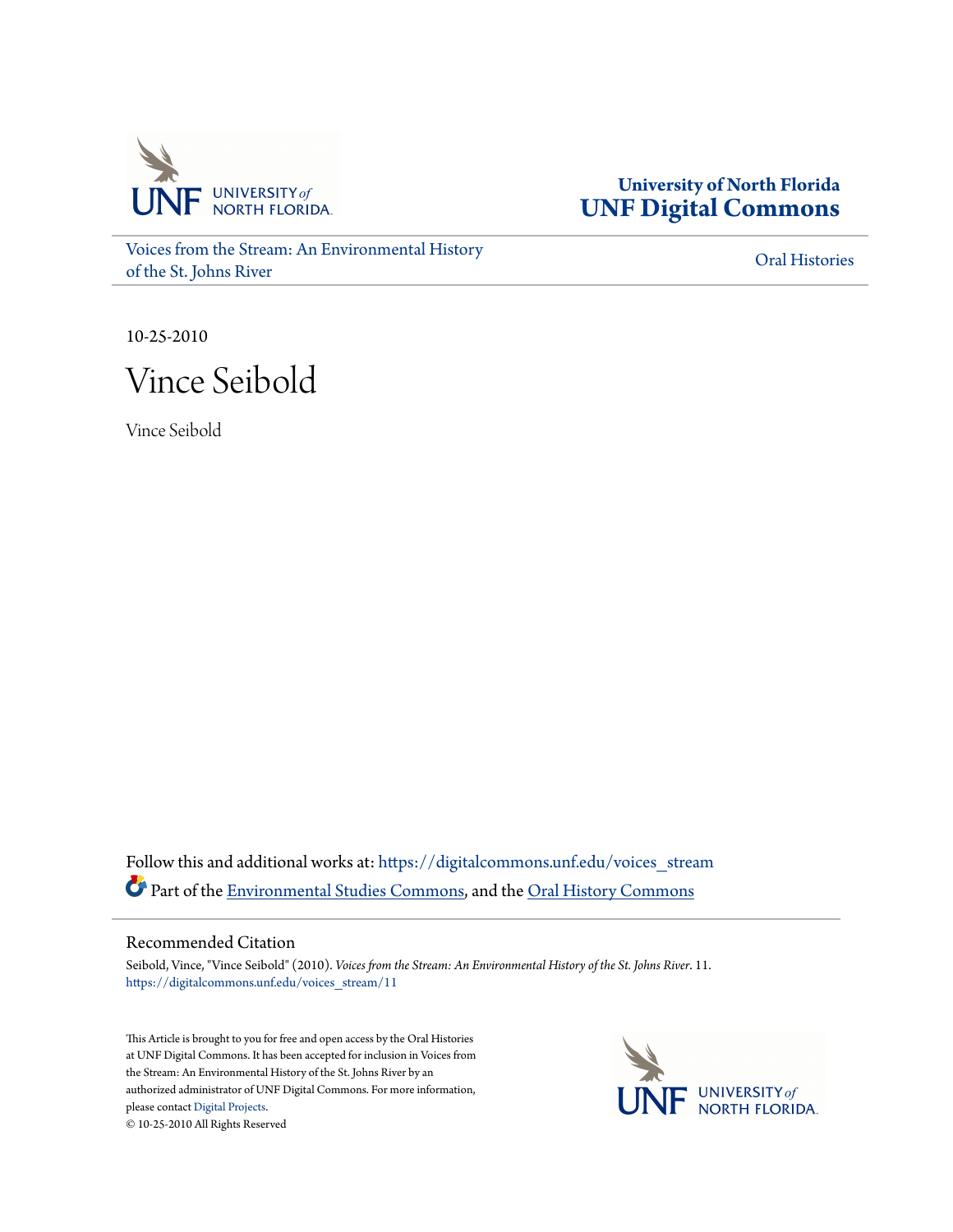Interviewee: Vince Seibold Interviewer: Charles Cold Date: October 25, 2010, 10:00 AM Location: Vince Seibold's Office 407 North Laura Street 3 rd Floor Jacksonville, Florida 32202

Cold: I am interviewing Vince Seibold, the Chief of the Environmental Quality Division for the City of Jacksonville. Can you tell me about that award over there? Seibold: Well, that's a historical award that the division and the Environmental Protection Board earned, that's about ten to fifteen years ago, so it's an older award. It's kind of a hand-me-down as a reminder of the tradition of excellence within the division for environmental achievement. It preceded me by many years. I started here in March of 2007. Cold: Why did you change from the state agency for environmental protection over to the City of Jacksonville? Seibold: Good question, I worked for the state both in the Jacksonville office and the Tallahassee office and then again in the Jacksonville office through my nearly seventeen years with the Department of Environmental Protection (DEP). Coming out of school it was a question of-go consulting, go industry, or go regulatory. And with the evolution of environmental engineering degree that I had, these were kind of the pathways for career choices and folks said, well go regulatory and get experience in lots of areas, and then you become more marketable. Best if you get your professional engineers license. Well, I was working with DEP and got my P.E. (Professional Engineer) and I had co-oped with Gainesville Regional Utilities and also with JEA here. So I had some utility experience and I used that to my advantage; progressed up the chain of command, because of my co-oping time, fairly quickly. I got my P.E. and looked around, and well I can go outside or I was seeing a pathway of retirements and attrition, so I decided to go back and get further education. I actually went back to UNF and did my MBA, at night school and plugged away at it and then an opportunity came along in Tallahassee. So I moved there in

1998 to run the industrial wastewater program for the entire state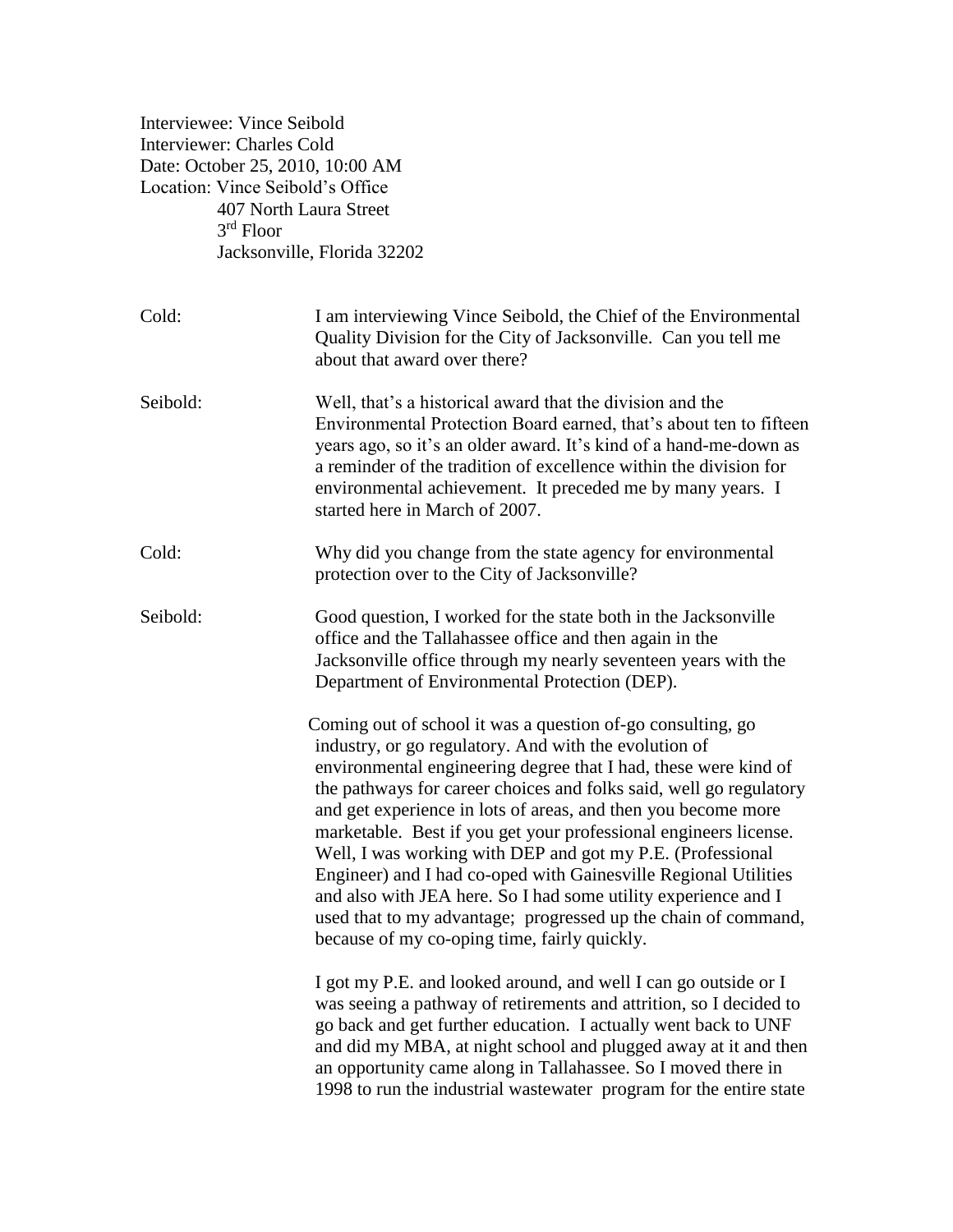|          | doing rule making and permitting and some major projects.<br>Tampa Bay desalination plant was one of them; the big desal<br>plant in Tampa Bay for drinking water.                                                                                                                                                                                                                                                                                                                                                                                                                                                                                                                                                                                                                                                                       |
|----------|------------------------------------------------------------------------------------------------------------------------------------------------------------------------------------------------------------------------------------------------------------------------------------------------------------------------------------------------------------------------------------------------------------------------------------------------------------------------------------------------------------------------------------------------------------------------------------------------------------------------------------------------------------------------------------------------------------------------------------------------------------------------------------------------------------------------------------------|
| Cold:    | That stayed on schedule, didn't it? (sarcasm)                                                                                                                                                                                                                                                                                                                                                                                                                                                                                                                                                                                                                                                                                                                                                                                            |
| Seibold: | Yeah, really and I also played a role in several paper mill permits<br>due to my experience here in the Jacksonville office. My old boss<br>retired in 2004, and I came back in 2005 to run the Water<br>Facilities Program for DEP back in the Jacksonville office.                                                                                                                                                                                                                                                                                                                                                                                                                                                                                                                                                                     |
| Cold:    | At what point did you move from the state?                                                                                                                                                                                                                                                                                                                                                                                                                                                                                                                                                                                                                                                                                                                                                                                               |
| Seibold: | The City approached me and asked me to consider this job, and I<br>looked into it and what I'm doing is basically possibly downsizing<br>DEP to one county, as opposed to nineteen counties, but I<br>expanded my personal horizons from water into adding hazardous<br>wastes, solid wastes, air pollution, emergency response,<br>petroleum clean-up, tanks inspection. So I added all the media<br>that are related to the environment so that's what was attractive to<br>me. It was to expand my horizons. And then on top of that, you<br>add in the local ordinances, and the local rules like odor control,<br>and noise pollution, air emissions, and so there's a lot of local<br>issues you have to deal with. So, I'm still regulatory, a little<br>smaller scale, but a lot bigger media horizon. You know multi-<br>media. |
| Cold:    | I saw your biography, and I was wondering how does the MBA<br>degree support what you're trying to do?                                                                                                                                                                                                                                                                                                                                                                                                                                                                                                                                                                                                                                                                                                                                   |
| Seibold: | Well, at first I thought it was going to give me a pathway to go to<br>the private sector, that was always the thought, but then you<br>know, I actually wanted a Masters of Engineering Science and<br>Engineering Management which would be partly technical, partly<br>management. I always had an affinity, or at least a skill I could<br>rely on, dealing with people. That social skill, that leadership<br>skill, and so the MBA helped me fine tune those, you know get<br>better managing money and budgets. So now I've got seventeen<br>accounts, eight million dollars in my budget here that I've got to<br>manage.                                                                                                                                                                                                        |
| Cold:    | You've got over one hundred people in the division?                                                                                                                                                                                                                                                                                                                                                                                                                                                                                                                                                                                                                                                                                                                                                                                      |
| Seibold: | I have 110 people. I have seventeen accounts that are, half of it is<br>general fund, you know the City's tax dollars. The other half is<br>state grants and federal grants and contracts. We are delegated, if                                                                                                                                                                                                                                                                                                                                                                                                                                                                                                                                                                                                                          |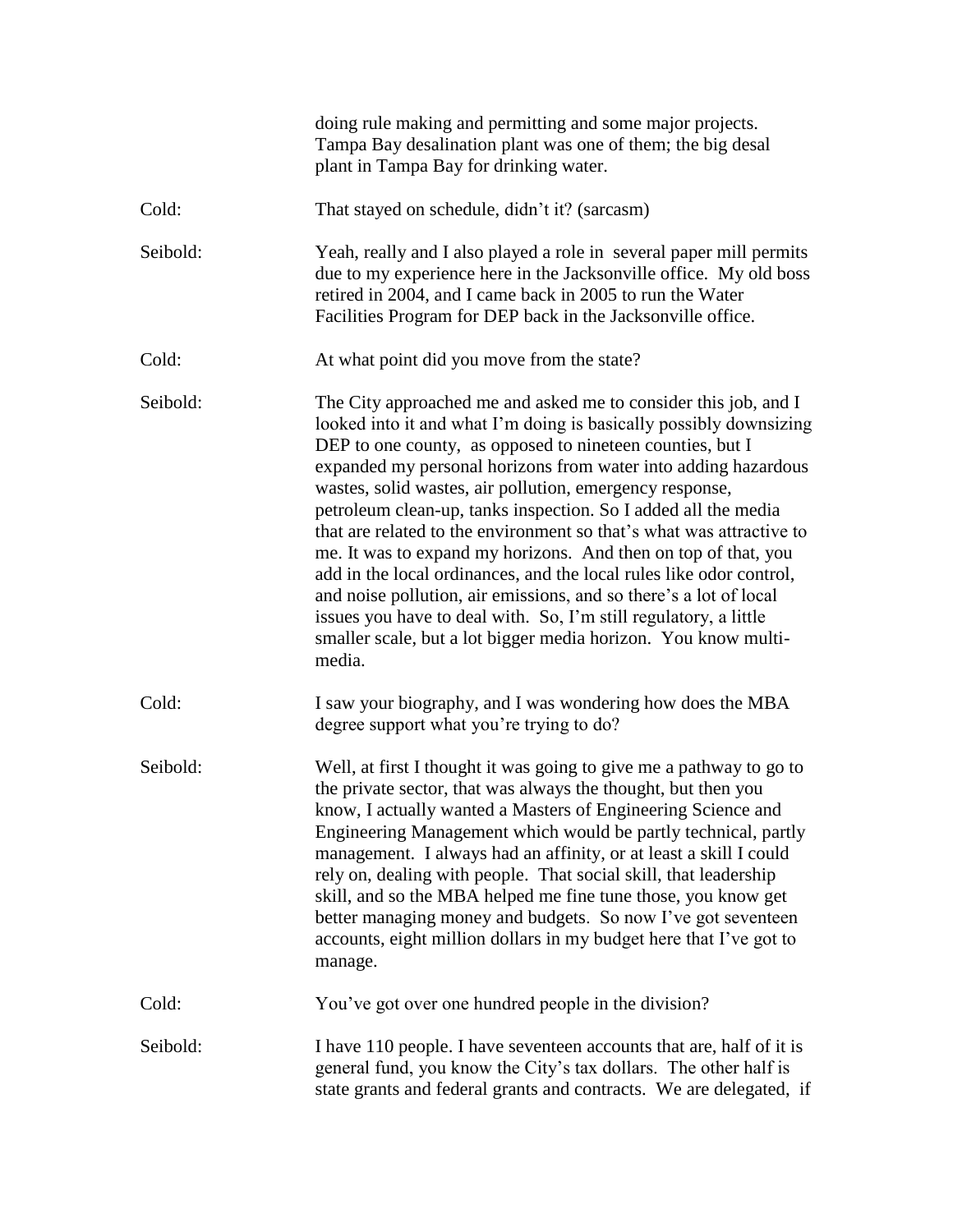|          | you will, the Title V Air Program, the EPA Region Four directly<br>out of Atlanta. They come directly and partner with us. They<br>contract with us and we have to perform all their duties, review<br>their applications, issue permits, do the inspections, and make<br>enforcement for everything in Duval County. There's dollars that<br>flow for that activity. So, the MBA has really helped me with<br>management of the dollars and understanding the managerial skill<br>sets needed to run the division.                                                                                                                                                                                                                                                                                                                                                                                                                                                                                                                                                                                                                                                                                                                                                                                               |
|----------|-------------------------------------------------------------------------------------------------------------------------------------------------------------------------------------------------------------------------------------------------------------------------------------------------------------------------------------------------------------------------------------------------------------------------------------------------------------------------------------------------------------------------------------------------------------------------------------------------------------------------------------------------------------------------------------------------------------------------------------------------------------------------------------------------------------------------------------------------------------------------------------------------------------------------------------------------------------------------------------------------------------------------------------------------------------------------------------------------------------------------------------------------------------------------------------------------------------------------------------------------------------------------------------------------------------------|
| Cold:    | Speaking of budgets, with the storm water fees, how do fees play<br>into your area?                                                                                                                                                                                                                                                                                                                                                                                                                                                                                                                                                                                                                                                                                                                                                                                                                                                                                                                                                                                                                                                                                                                                                                                                                               |
| Seibold: | It does actually. We have only three full-time players that are<br>funded out of that account. That's managed out of our Public<br>Works Department Stormwater Utility Fee, but the connection is<br>that the City is a permit holder; we hold a National Pollutant<br>Discharge Elimination System - NPDES permit for stormwater.<br>And it's called an MS4, and MS4 stands for municipal separate<br>storm sewer system. The government loves acronyms, MS4. And<br>that is the connection to the river, as a matter of fact, a good<br>segue, because we have 844 square miles over a couple of<br>thousand outfalls. You've got to figure every little ditch and<br>conveyance system that drains, that's been constructed with a<br>culvert or some outfall that leads to one waterway, which<br>eventually leads to the river. We have to take the quality of that<br>and improve it by reducing the nutrient loading into those<br>tributaries and directly to the river by 150 tons per year. That's<br>our total maximum daily load -TMDL- that's our allocation and<br>our BMAP if you read online, our Basin Management Action<br>Plan. So every stakeholder was given an allocation. Ours is 150<br>tons of Total Nitrogen, JEA 800, and so on, and so forth, from<br>Mayport all the way to Palatka. |
| Cold:    | One of my questions was, there are so many agencies and<br>organizations, both at the city and state, and the federal level, how<br>do you all kind of integrate your actions so that you come up with<br>the shared outcomes that you're trying to achieve? How does that<br>work, because there are so many organizations involved?                                                                                                                                                                                                                                                                                                                                                                                                                                                                                                                                                                                                                                                                                                                                                                                                                                                                                                                                                                             |
| Seibold: | With the BMAP there are quite a few organizations. The City is a<br>permit holder, so we hold that permit. Public Works provides<br>funding to us. Because you asked about the budget, let me finish<br>that discussion. The City, John Pappas is the permit holder. He<br>needs assistance in complying with that permit. That permit, the<br>NPDES permit, requires water quality monitoring. It requires<br>inspections for erosion and sediment control, high priority                                                                                                                                                                                                                                                                                                                                                                                                                                                                                                                                                                                                                                                                                                                                                                                                                                        |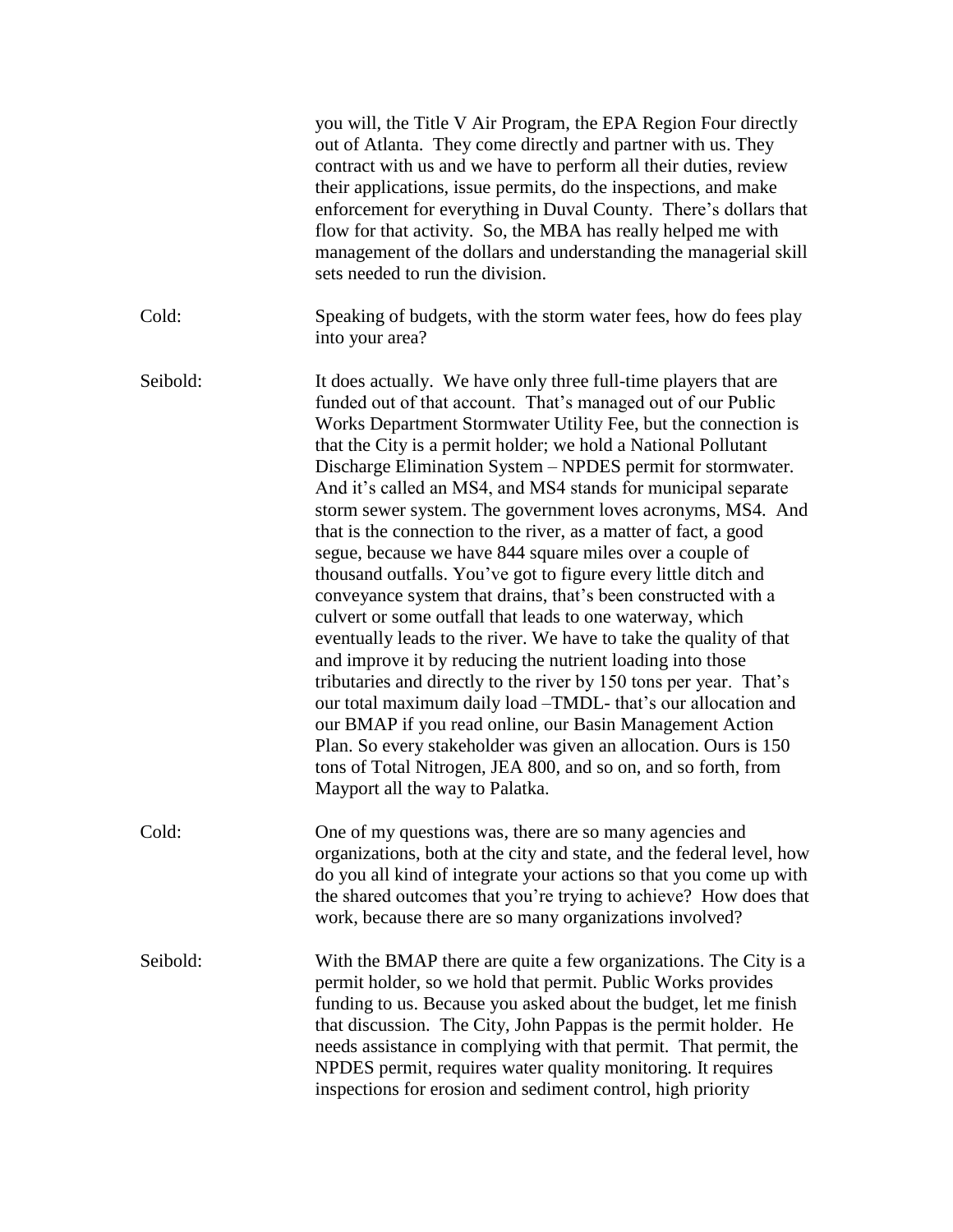industries. We have to visit all of the high priority industries that are within our drainage shed, like refineries and facilities like Union Camp and others that take by-products of pulp and paper and create products, fragrances, or paint, pigment or whatever, Talleyrand, the whole industrial corridor. We have to visit those and make sure they control their stormwater. Is their rainwater coming in contact with open containers? Machinery that has not been maintained? Is it creating dirty run-off. Contaminated runoff that's running into the city system. So, under that permit we are required to have these inspection programs as well as monitoring. We monitor 100 tributary sites per quarter and, monthly, twenty-five stations in the river for ambient quality. That's all required under that NPDES permit. Since we have the skill of monitoring and I have a laboratory as part of my organizational structure, that's offsite at First Street over by Shands, so we have an environmental lab that is certified, nationally certified to run a suite of parameters, both to support my air program and my water program. Since we have those skill sets in-house, Stormwater Utility funds three of my players to do those inspections I mentioned, and to take analytical samples and run those results. And the Basin Management Action Plan goes to your next question. It is the collaborative stakeholder driven effort with all those players. The DEP is kind of lead because they're the state agency saying we have an impaired water. The river's impaired for too many nutrient inputs. We need to get that down based on the modeling Water Management District conducted and approved by EPA. This is the allocation for your drainage shed, 150 tons of total nitrogen. Now, that 150 includes the Beaches communities and DOT. The state DOT is a copermitee under that MS4 permit. So, we have the City being the main permittee, we've got DOT as co-permitee, and you've got Atlantic and Neptune Beach. Jax Beach has got their own MS4 permit, they chose to go a different route. Atlantic and Neptune co-permitted with us, and they have their own allocation for their geographic area. DOT has it for their geographic area contained by state roads. The rest of it is the City. After you boil it all down, there is about 110 tons that were allocated to COJ. Of that 110, they gave us from 1995 forward, and this was all done in 2008. So that thirteen year period, when that BMAP was issued, we got credit for projects from 1995-2008. Of those projects, there were stormwater projects for which we got 20 tons of credit. So now we're down to 90. Of that 90 we get credit for implementing ordinances. So we have the fertilizer ordinance, which has direct connection to nutrients. Irrigation ordinance, because if you over-water you're going to take those nutrients and carry them off, whether it's in the form of detritus, the materials,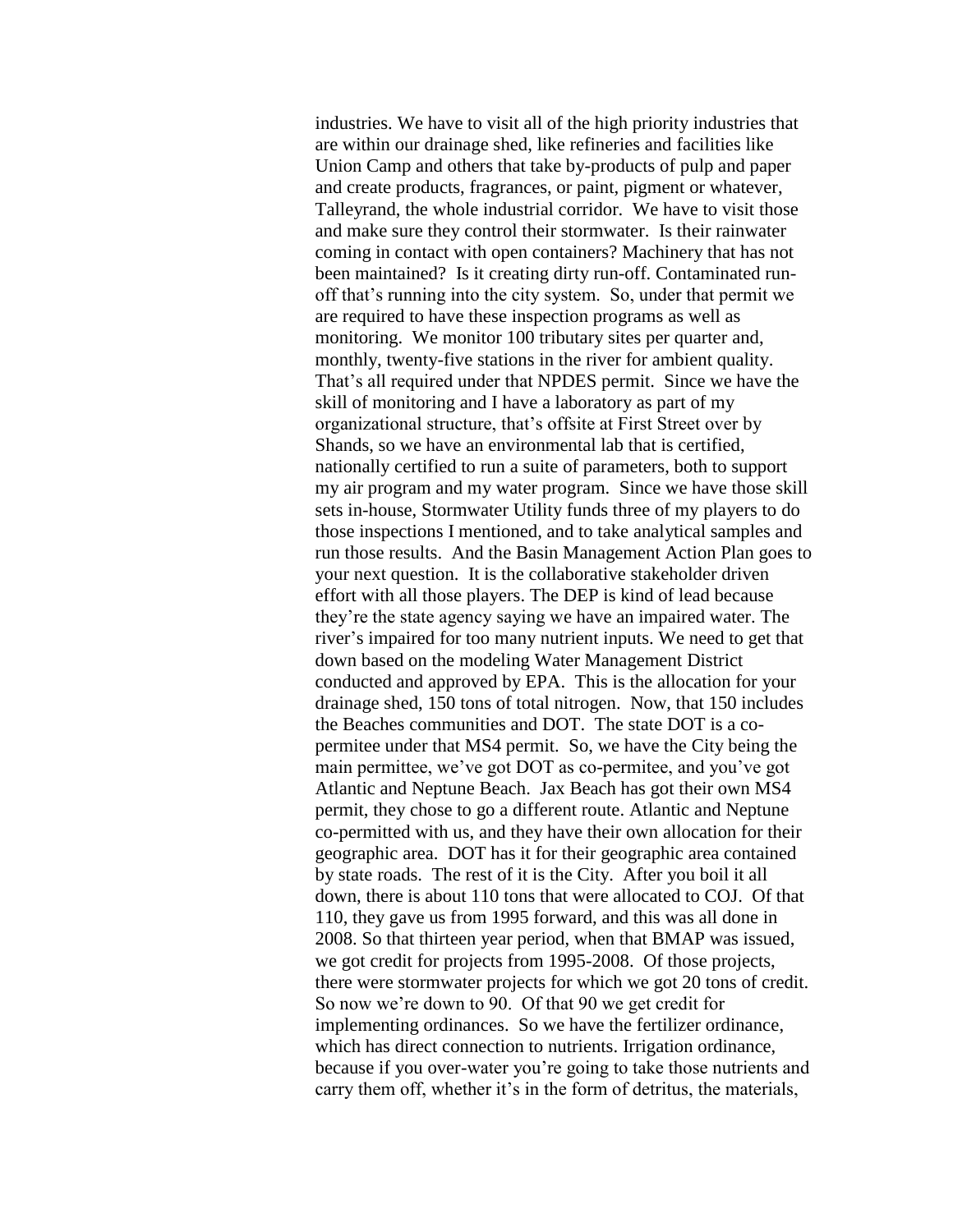|          | the plant material you've mowed, or over-applied fertilizer. So,<br>those two are in tandem. We have a pet waste ordinance, where<br>you have to pick up behind your pets. And then we have the<br>Florida Friendly Landscape ordinance that just passed and we also<br>fund the University of Florida IFAS, Duval County Ag Extension<br>Service for the Florida Yards and Neighborhoods Program. Since<br>we fund that, those five areas, the DEP gives us up to a five<br>percent credit off of that 90 tons. So, you're whittling it down,<br>and then we came up with another 20 tons of projects and they<br>gave us, I should say, the BMAP gives us a fifteen year timeline<br>to comply with our 110 load allocation. So, over those fifteen<br>years the Stormwater Utility is going to build ponds, and the<br>ponds are going to be prioritized on flooding, water quality and<br>cost.                                                                                                                                                                                                                                                 |
|----------|-----------------------------------------------------------------------------------------------------------------------------------------------------------------------------------------------------------------------------------------------------------------------------------------------------------------------------------------------------------------------------------------------------------------------------------------------------------------------------------------------------------------------------------------------------------------------------------------------------------------------------------------------------------------------------------------------------------------------------------------------------------------------------------------------------------------------------------------------------------------------------------------------------------------------------------------------------------------------------------------------------------------------------------------------------------------------------------------------------------------------------------------------------|
| Cold:    | Is that in addition to what is required in development areas where<br>they have to build retention ponds?                                                                                                                                                                                                                                                                                                                                                                                                                                                                                                                                                                                                                                                                                                                                                                                                                                                                                                                                                                                                                                           |
| Seibold: | In addition. Consider that retrofitting, urban retrofitting.<br>Building ponds that have the primary objective of addressing<br>flooding and water quality. So that was twenty tons. We whittled<br>away about 85 or so; we are roughly at around 77 left. So, we say<br>we can meet the rest of our allocation through septic tank phase<br>out. And that adds a whole other discussion, but you asked about<br>retrofitting, so if you have a question on septic tanks                                                                                                                                                                                                                                                                                                                                                                                                                                                                                                                                                                                                                                                                            |
| Cold:    | Septic tanks is my research project.                                                                                                                                                                                                                                                                                                                                                                                                                                                                                                                                                                                                                                                                                                                                                                                                                                                                                                                                                                                                                                                                                                                |
| Seibold: | Okay, make a note and we'll come back to that. You asked about<br>the coordination but then the new development. Our ponds are<br>focused on urban retrofit. The way that planning and building<br>process takes place, this was I learned and didn't really know<br>about, which has been interesting here in the local government,<br>because when developers approach the City to get approval to put<br>in a subdivision, they have to design the right of ways and the<br>utilities to meet our design standards. And then they go to the<br>state to get their permit for their pond. They do all of that, and<br>then they hand over for free all of that property and that right of<br>way and the utilities in the ground. That's the infrastructure, and<br>if it met our design criteria, then the City will maintain it going<br>forward. The same with JEA, if it's built to JEA's standards then<br>JEA will maintain the water and the waste water, possibly the<br>reuse or reclaimed water line, depends on whether the reclaimed<br>is available or not. The other thing I'd like to circle back to is low<br>impact development. |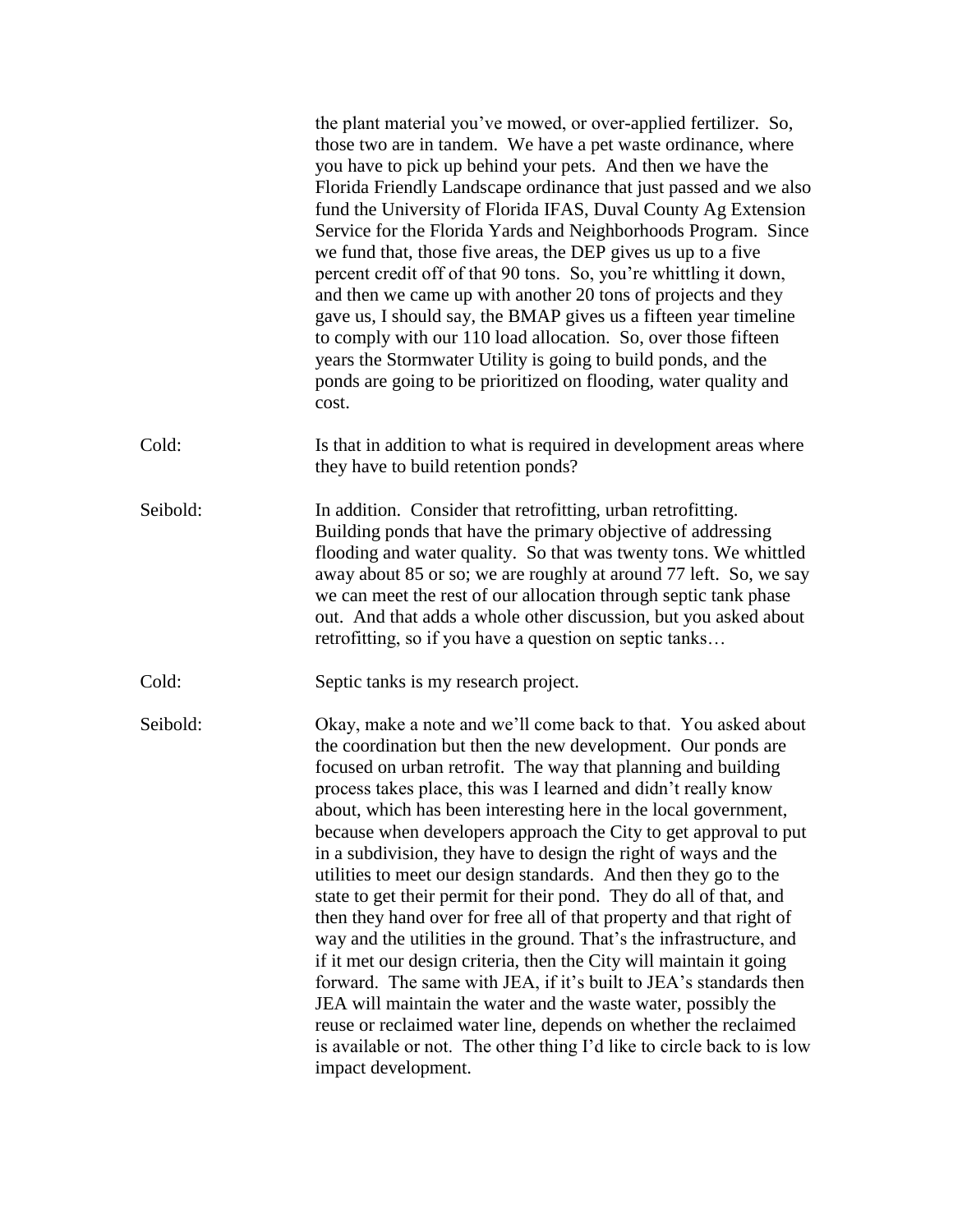| Cold:    | I've got that on my questions because I saw your Power Point<br>presentation. But on your division's website, you really highlight<br>a focus on the river. The River Accord Annual Report is<br>featured. And then deeper within your website you did a<br>presentation recently, on, I guess, an update on the status of the<br>Accord. Again, how is that integrated with all that other stuff that<br>is going on and why is that so important to your division? And<br>why is it that you are the one providing an update on that?                                                                                                                                                                                                                                                                                                                                                                                                                                                                                                                                                                                                                                                                                                                                                                                                                                                                                                                                                                                                  |
|----------|------------------------------------------------------------------------------------------------------------------------------------------------------------------------------------------------------------------------------------------------------------------------------------------------------------------------------------------------------------------------------------------------------------------------------------------------------------------------------------------------------------------------------------------------------------------------------------------------------------------------------------------------------------------------------------------------------------------------------------------------------------------------------------------------------------------------------------------------------------------------------------------------------------------------------------------------------------------------------------------------------------------------------------------------------------------------------------------------------------------------------------------------------------------------------------------------------------------------------------------------------------------------------------------------------------------------------------------------------------------------------------------------------------------------------------------------------------------------------------------------------------------------------------------|
| Seibold: | Good questions. Good questions. The sequence of events<br>happened in 2005 when the river really turned green and really<br>had the big algae bloom. That's what is imbedded even in my<br>presentation. The toxins that were released, that was a whole big<br>issue, so the Mayor, Mayor Payton, his reaction to that was to<br>form the 2006 Mayor's River Accord. And that was a 700 million<br>dollar partnership, and you can read that online. You know the<br>state DEP, Water Management District, then you had the City of<br>Jacksonville, you had JEA, you also had another independent<br>authority which was WSEA-Water Sewage Expansion Authority,<br>as kind of the main partners.                                                                                                                                                                                                                                                                                                                                                                                                                                                                                                                                                                                                                                                                                                                                                                                                                                       |
| Cold:    | That (WSEA) was created just several years earlier like '03 or<br>something?                                                                                                                                                                                                                                                                                                                                                                                                                                                                                                                                                                                                                                                                                                                                                                                                                                                                                                                                                                                                                                                                                                                                                                                                                                                                                                                                                                                                                                                             |
| Seibold: | Correct, that was created in '03 and their main goal is to seek<br>funding to extend water and sewage lines in the neighborhoods<br>that don't have it. And now we're re-prioritizing further as we<br>adapt and learn more. As where should we go with our efforts, our<br>funding and whatever is available. And, that goes back to septic<br>tank phase-out which is what they are really going after. If they<br>need water, then that can be added to the project. So, the 2006<br>Mayor's River Accord set up annual reporting criteria. Since it<br>was the mayor's effort, it got imbedded in the City. The City<br>takes the lead and since it was environmental, a lot of data<br>regarding it, then the Environmental Compliance Department and<br>down to my division, kind of took hold of it; the responsibility of<br>doing the annual report. Now all of those partners I mentioned,<br>we always collaborate, we use electronic media to fill in the<br>blanks and update year to year, just a coordinating effort. I got<br>one of my staff members next door that does the coordination and<br>works with our information office and pulls together a report<br>every year. And it just so happens that the timing of it, since it<br>was in July of 2006, we try to target July/August of every year to<br>go out with the annual report and that is about the time that the<br>environmental protection board has their annual conference. So,<br>the report you saw, we are now trying to link those two together, |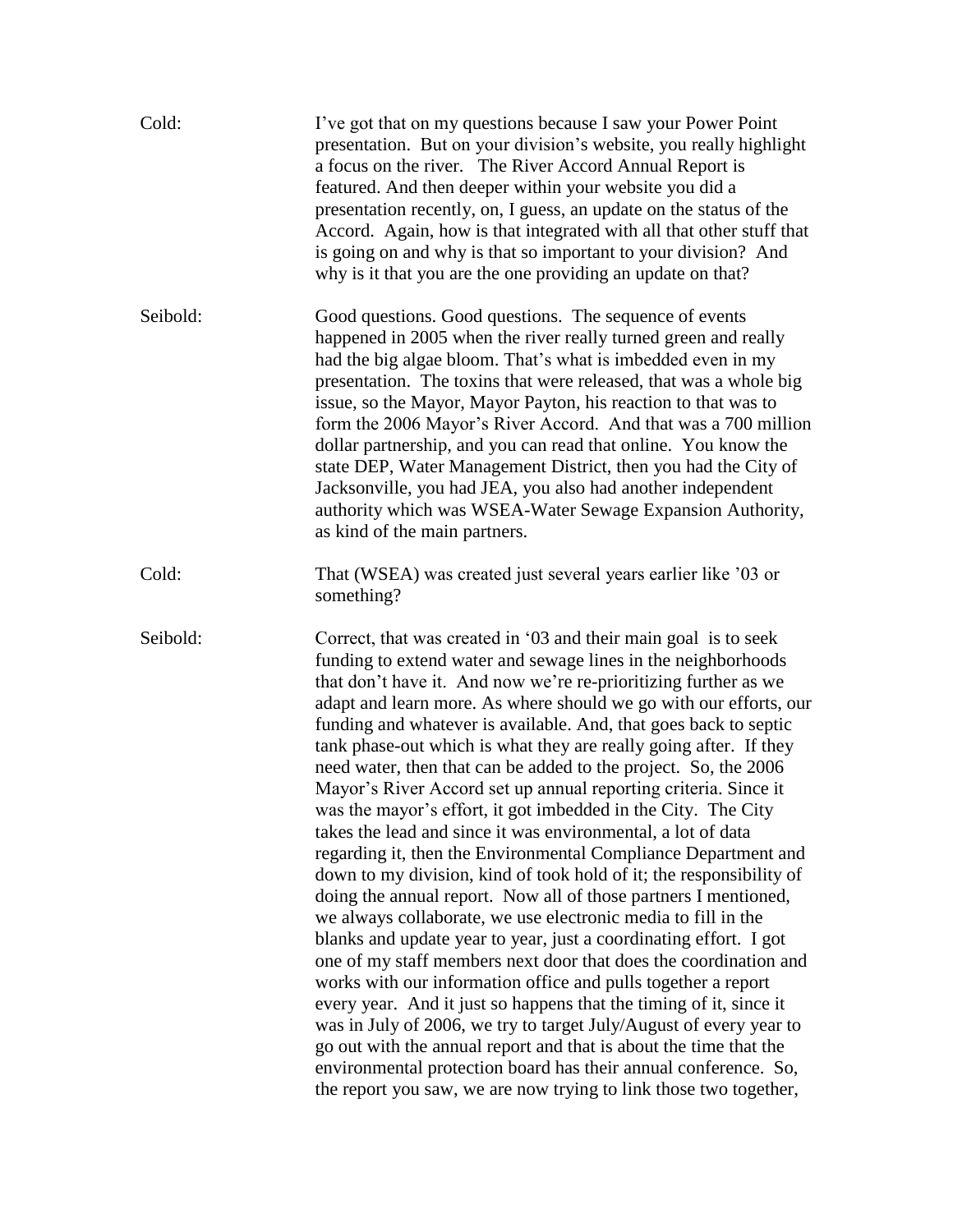|          | since they made sense, annual Environmental Protection Board<br>and annual environmental conference or summit will release their<br>report. And the State of the River report too, that JU and UNF<br>collaborate on. So those are staples, or the last two agenda items<br>of the day. We always try to reserve enough time to really discuss<br>those in detail.                                                                                                                                                                                                                                                                                                                                                                                                                                                                                                                                                                                                                                                                                                                                                                                                                                                                                                                                                                                                                                                                                                                                                                                                                                                                                                                                                                  |
|----------|-------------------------------------------------------------------------------------------------------------------------------------------------------------------------------------------------------------------------------------------------------------------------------------------------------------------------------------------------------------------------------------------------------------------------------------------------------------------------------------------------------------------------------------------------------------------------------------------------------------------------------------------------------------------------------------------------------------------------------------------------------------------------------------------------------------------------------------------------------------------------------------------------------------------------------------------------------------------------------------------------------------------------------------------------------------------------------------------------------------------------------------------------------------------------------------------------------------------------------------------------------------------------------------------------------------------------------------------------------------------------------------------------------------------------------------------------------------------------------------------------------------------------------------------------------------------------------------------------------------------------------------------------------------------------------------------------------------------------------------|
| Cold:    | You mentioned the 700 million dollars, my understanding was<br>that was supposed to be made available over a ten-year period and<br>the reality of the amount of money that has been made available,<br>I mean I look at as 70 million dollars a year, give or take, but isn't<br>the number more like 10-13 million a year? Isn't the commitment<br>to funding, way behind the desired funding?                                                                                                                                                                                                                                                                                                                                                                                                                                                                                                                                                                                                                                                                                                                                                                                                                                                                                                                                                                                                                                                                                                                                                                                                                                                                                                                                    |
| Seibold: | My answer would probably be no because the 10-15 million a<br>year is just the City's part. 700 million, all those partners<br>contributed money, the city committed 150.                                                                                                                                                                                                                                                                                                                                                                                                                                                                                                                                                                                                                                                                                                                                                                                                                                                                                                                                                                                                                                                                                                                                                                                                                                                                                                                                                                                                                                                                                                                                                           |
| Cold:    | So to some extent, that means within their existing structure,<br>they're now making a commitment                                                                                                                                                                                                                                                                                                                                                                                                                                                                                                                                                                                                                                                                                                                                                                                                                                                                                                                                                                                                                                                                                                                                                                                                                                                                                                                                                                                                                                                                                                                                                                                                                                   |
| Seibold: | We had 150, I think Water Management had 150, so that leaves<br>you 300 million, and I think JEA had 400 million. So, we are on<br>schedule on a ten-year time frame to do 150 million, that's about<br>15 million a year. The Storm Water Utility Fee is pulling in, now<br>that they've finally got the fee issue worked out to where we are<br>getting a steady stream of the revenue that was associated with<br>that Storm Water Utility. It's now coming in at 18 million a year,<br>and 16 million a year is being allocated to ponds, which is that<br>core effort. And the other portion of that pie is closer to 20<br>million, 16 million towards the ponds, and there's 2 million<br>toward septic tank phase out since they are everything to do to<br>comply with that permit. The utility was derived to comply with<br>the BMAP and the permit to reduce the impact to the river,<br>improve the health of the river. So, you got ponds to address<br>flooding and water quality, phase out septic tanks and then storm<br>water enhancement projects or low impact development- 2 million<br>dollars a year. So that comprises the City's part of that Accord<br>Partnership. JEA is spending 400 million, and they've almost<br>spent all of it already, upgrading their wastewater plants, closing<br>out some older ones, and extending reuse lines to take the<br>discharge from going to the river. Either improve what's going to<br>the river or not go there in the first place by going to reclaim<br>water. And then the state Water Management District is funding<br>projects up and down the whole lower basin from Palatka to the<br>mouth. They're doing reclaim water projects. They're partnering |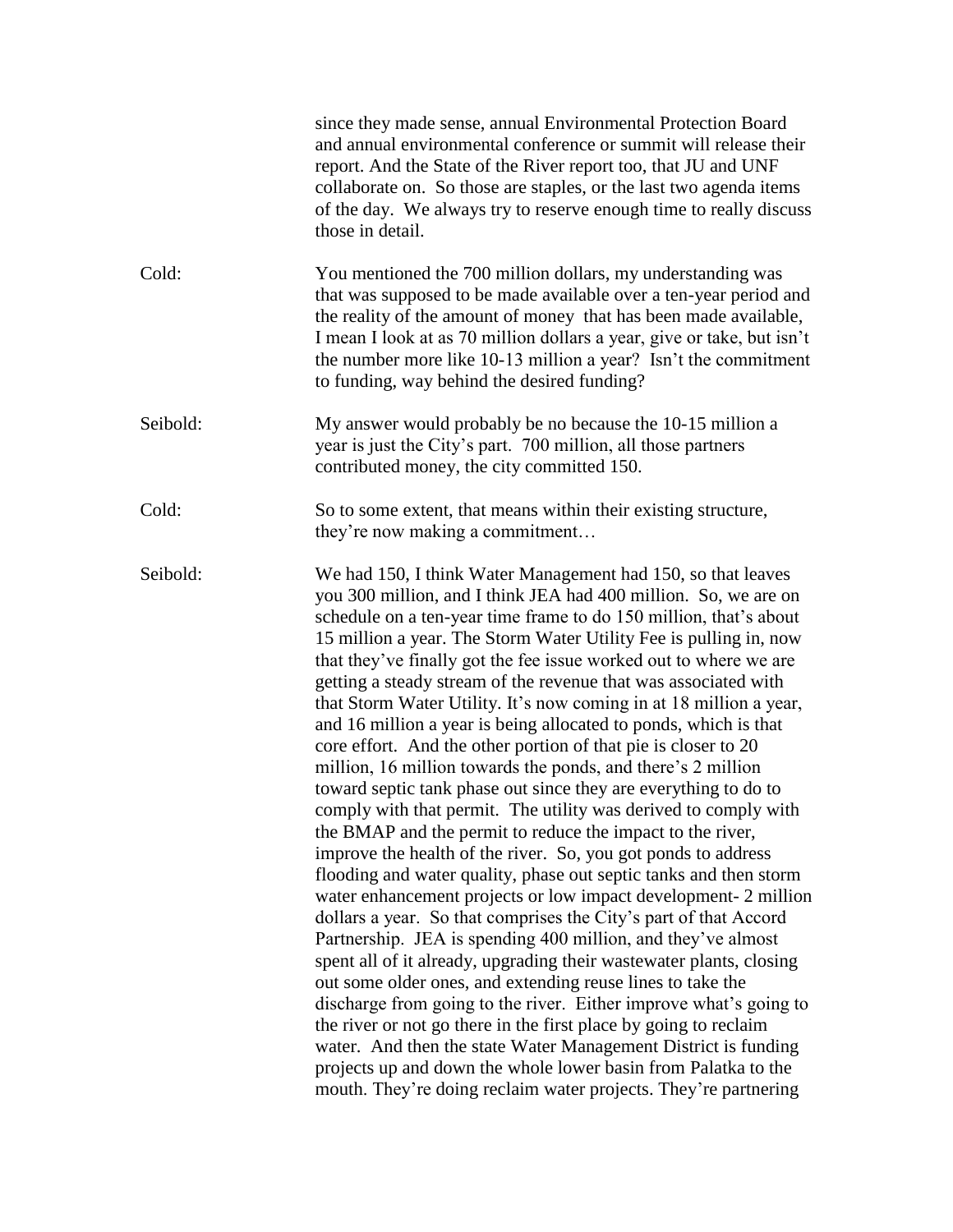|          | with the potato farmers, and agricultural operations in Hastings,<br>St. Johns, Putnam County area, and they're partnering with the<br>smaller communities up and down the river.                                                                                                                                                                                                                                                                                                                                                                                                                                                                                                                                                                                                                                                                                                                                                                                                                                                                                                                |
|----------|--------------------------------------------------------------------------------------------------------------------------------------------------------------------------------------------------------------------------------------------------------------------------------------------------------------------------------------------------------------------------------------------------------------------------------------------------------------------------------------------------------------------------------------------------------------------------------------------------------------------------------------------------------------------------------------------------------------------------------------------------------------------------------------------------------------------------------------------------------------------------------------------------------------------------------------------------------------------------------------------------------------------------------------------------------------------------------------------------|
| Cold:    | I think I read two or three years ago about how at the state level<br>trying to get 13 million for the river was becoming difficult, so<br>this is a lot clearer.                                                                                                                                                                                                                                                                                                                                                                                                                                                                                                                                                                                                                                                                                                                                                                                                                                                                                                                                |
| Seibold: | We are separate from that, just to go a tangent a little bit related,<br>is that the late Senator King was able to secure almost 12.7<br>million of state appropriation to the City of Jacksonville for septic<br>tank phase out projects, and Water Management District kicked in<br>another 2 million to make it 14.7. Two million of their ad<br>valorem dollars to help us make that a more fruitful project and so<br>there's 14.7 million dollar contract that's continued to live on as<br>we phase out Oak Wood Villas and Lincoln Villas. You will see<br>different phase out projects on the WSEA webpage and so those<br>are ongoing and that funding is paying for that right now. So,<br>that's a separate state appropriation, but is part of the overall state<br>commitment to get funding here for River Accord projects.                                                                                                                                                                                                                                                       |
| Cold:    | You already touched on it a little bit, but on page seven, I'm<br>getting detailed on that 2010 River Accord Report, it says that<br>there is now a 100% cost share agreement between the City of<br>Jacksonville to remove the septic tanks in failing areas, in the<br>areas that have been identified as having septic tank failure. I<br>wasn't clear on how that differs from historical funding and how<br>does that factor in to what the WSEA is planning on doing to<br>address the septic tanks in those designated areas.                                                                                                                                                                                                                                                                                                                                                                                                                                                                                                                                                             |
| Seibold: | Yeah, I guess the caveat is that is an evolving field of<br>understanding as the impacts that septic tanks have. Not only do<br>they contribute nutrients, but they can also contribute pathogens<br>or fecal coliform, and we have, just as a side note, we have 152<br>tributary segments in Duval County alone that make it to the river.<br>Sixty-two of them are impaired for fecal coliform. So, pretty<br>significant percentage, and those are definitely part of our 100<br>tributary sampling sites. We do fecal, pH, different field<br>parameters to see what impacts there are. Under that BMAP we<br>also have two other, that's our main stem BMAP, we call it the<br>main stem of the river. It includes the drainage shed for nutrient<br>contribution. Separate from that we have two other BMAPs,<br>tributary one and tributary two. Tributary one had fifteen<br>tributaries in it for fecal coliform, and the next one had ten<br>tributaries in it, for a total of twenty-five for fecal coliform. And<br>there we not only, the synergy is if you reduce septic tanks in |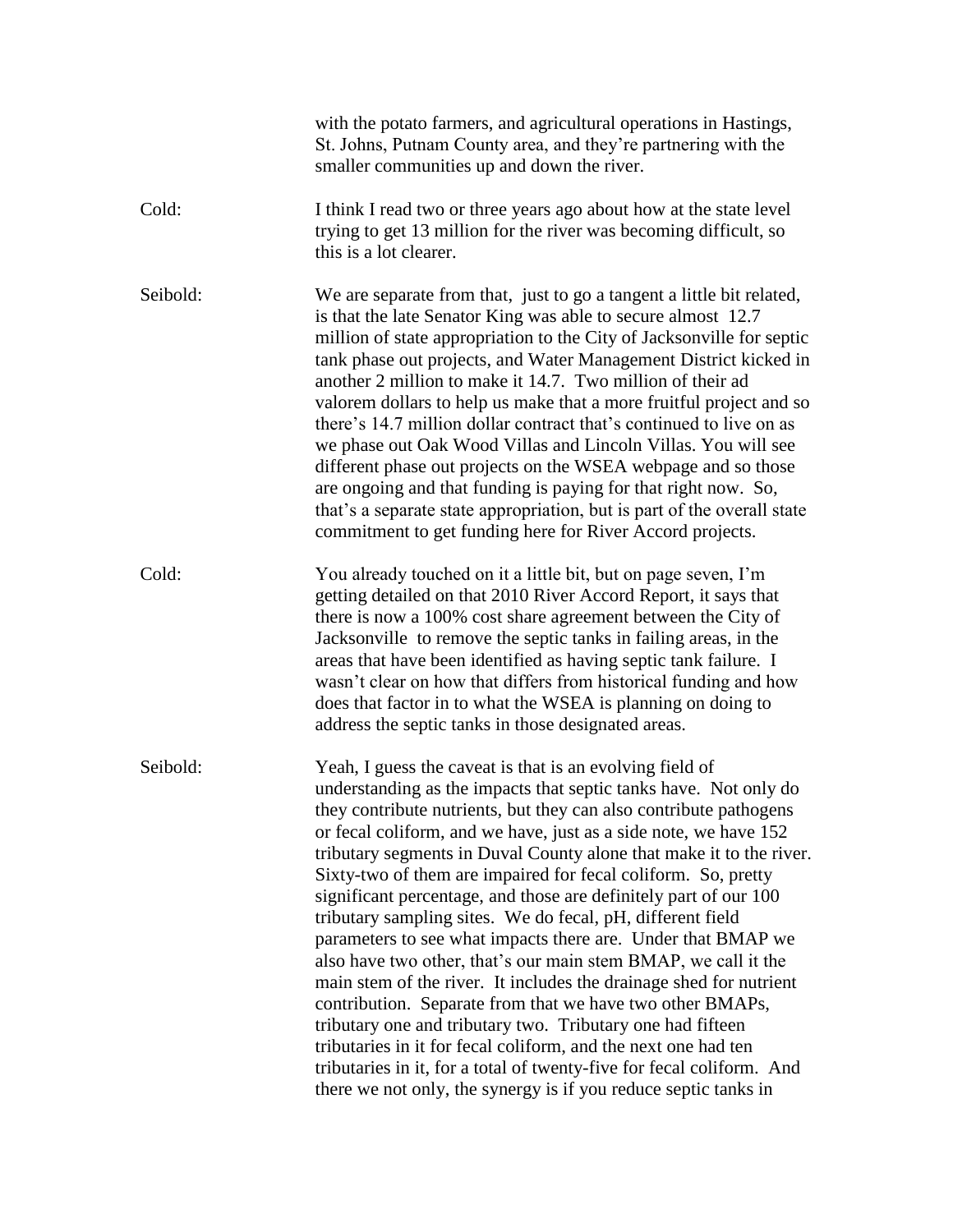those areas, two birds with one stone, the nutrient and the fecal issue, the sources of fecal coliform are going to be pet waste, failing sewer infrastructures, so JEA is rehabbing their lines, failing or even operating septic tanks, and I will elaborate on that if you like. Those can contribute, and also the homeless community. These all have been identified by the DEP as the sources. So, if you go online and look at their TMDLs for a particular Hogan's Creek or a particular tributary, and they have it available online, they'll list the sources. And they'll say you have to reduce to meet this water quality standard, you're going to have to reduce it by ninety percent. The other major source I forgot to mention is wildlife. So you could have a rookery, either natural or man-made because people are feeding wildlife, the ducks, the geese, whatever, those can contribute fecal coliform. So, under our inspection, that's part of our analysis, we will walk tributaries looking for miscellaneous pipes. They could be drain field pipes, where a septic tank system failed; the unscrupulous plumber plumbed it right to the creek instead of going through the drain field. Or, it could be an open sewer line, we don't know what the sources are, so that's part of our high priority, and part of our NPDES permit. We will walk the water bodies looking for these pipes. And we can use contractors, but they can't go onsite, so we have to do follow-up, go knock on doors, do dye tests, whatever. But we will take samples periodically and try to narrow down where we are getting hotspots for fecal coliform, and then you can narrow it down. Maybe there's sub-surface flow that's just a septic tank system that's impacting, or a cumulative effect from a sub-division. But that's also contributing nutrients so we need to figure out, is it human source, or is it animal source? And there's microbial source tracking technology using DNA to determine that. Pretty expensive, but it gets down to that level of detail. If you keep getting a hotspot, but you don't see any obvious sources, then you get to, okay our last ditch effort is to go the expensive route and do this sampling and determine is it human or not. In the field you document, oh there's a duck pond here, or there's a lot of wildlife activity in the woods over here-you document your sources, and DEP takes that as your level of effort on our tributary BMAPs. So, I think I need to get back to answering you question, which was what?

Cold: Well its now 100 % funding? As opposed to what, I guess is kind of the question.

Seibold: All that research I was mentioning brings us back. USGS (U.S. Geological Survey) had done some sampling of pre- and postseptic tank phase out to see the level of improved water quality.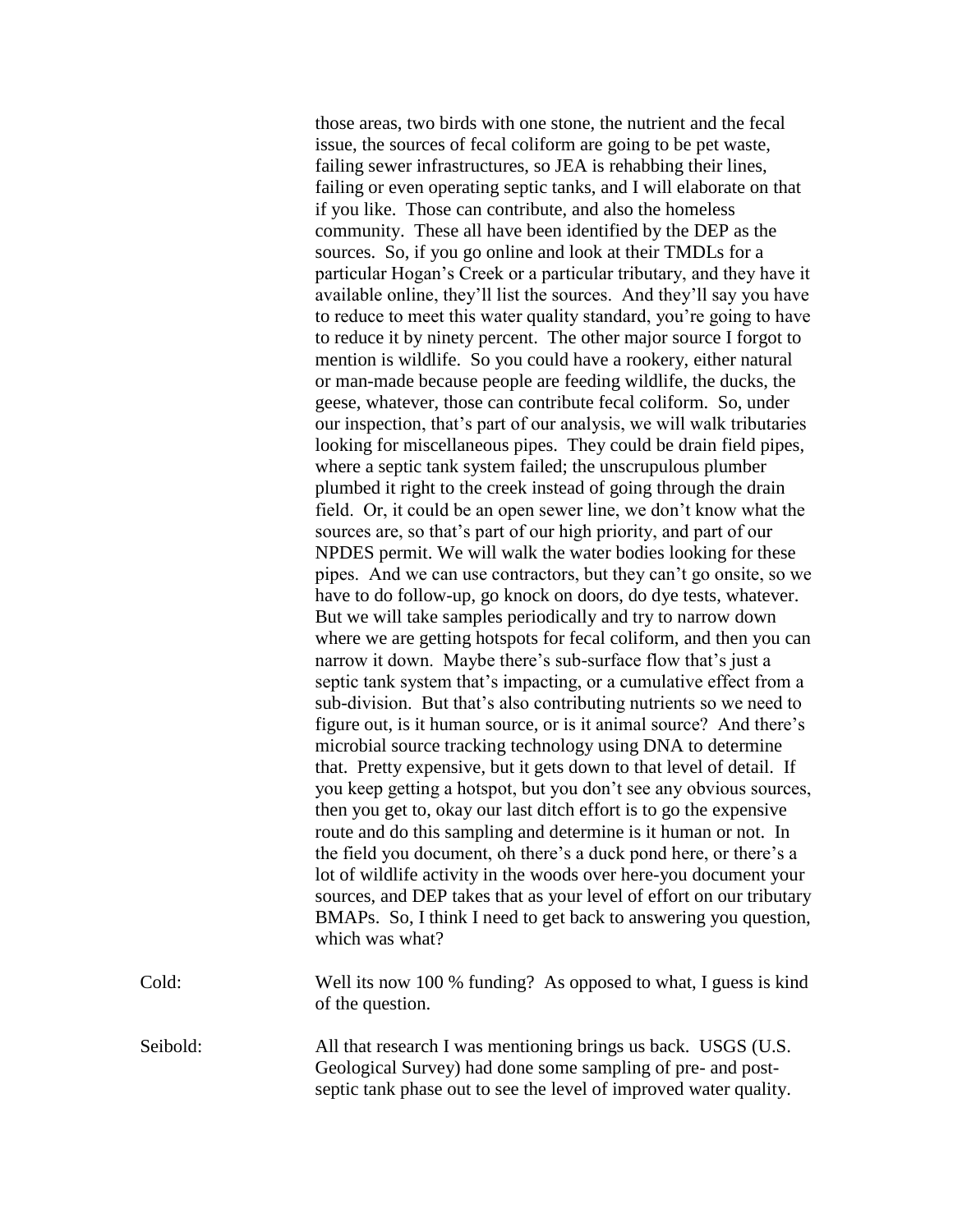So using all this new research, we have baseline data and impact data, using all this, DEP is also funding a study to see how far from a flowing water body, is it 50, 100, or 300 meters away. That if we phase out a septic tank, we get credit for it. Is it cumulative, or based on our soil types, rainfall, how fast is it moving, is it hitting our sub-surface flow, ground water levels? So, that distance may meander and change. So that has been changing the priorities for WSEA. Leading back to the funding, Chapter 751 of the ordinance code establishes eight criteria for determining a ranking of failing neighborhoods. That criteria was based on Department of Health, or Duval County Health Department's prioritizing their inspections under their septic tank inspection program. It had a water quality component that EQD provides data to Duval County Health Department. Public Works provides the flooding/zoning issues to Duval County Health and they turn out this ranking and give a score. In that ordinance, if it scored over 56, then the city was committed to phasing it out. So, that's where the 100% comes in, and if it scores over this level, it's a nuisance area, and the City shall, upon funding phase out those septic tanks.

Cold: So, that's what, thirty-one areas, or something like that?

Seibold: Yeah, it's like thirty-seven now, but it was thirty-one. So that list is produced annually. The new science, I was mentioning USGS, they have that ongoing study to determine how far away water bodies, and WSEA is thinking we probably need a better metric to more clearly identify or include water quality impact into that ranking. Because the number of repair permits and number of permits that septic tank owners that Duval County Health Department identifies is heavily weighted, and that may or may not be reflected in our water quality data.

Cold: The result versus the effort.

Seibold: Right, so it would make more sense, especially if our science says, and DEP says in our BMAP, that we get credit for removing septic tanks. Well let's pick TMDL zone, if you will, along our waterways within a certain distance from the waterways, even our conveyance ditches, if you're in a neighborhood that you're going to make it mandatory that they hook up and that's where that 2 million dollars a year from Storm and Utilities can be set aside for funding septic tank phase out. So there's a 100% funding in that 2 million dollar a year which can be used for bonding or pay as you go methods of payment.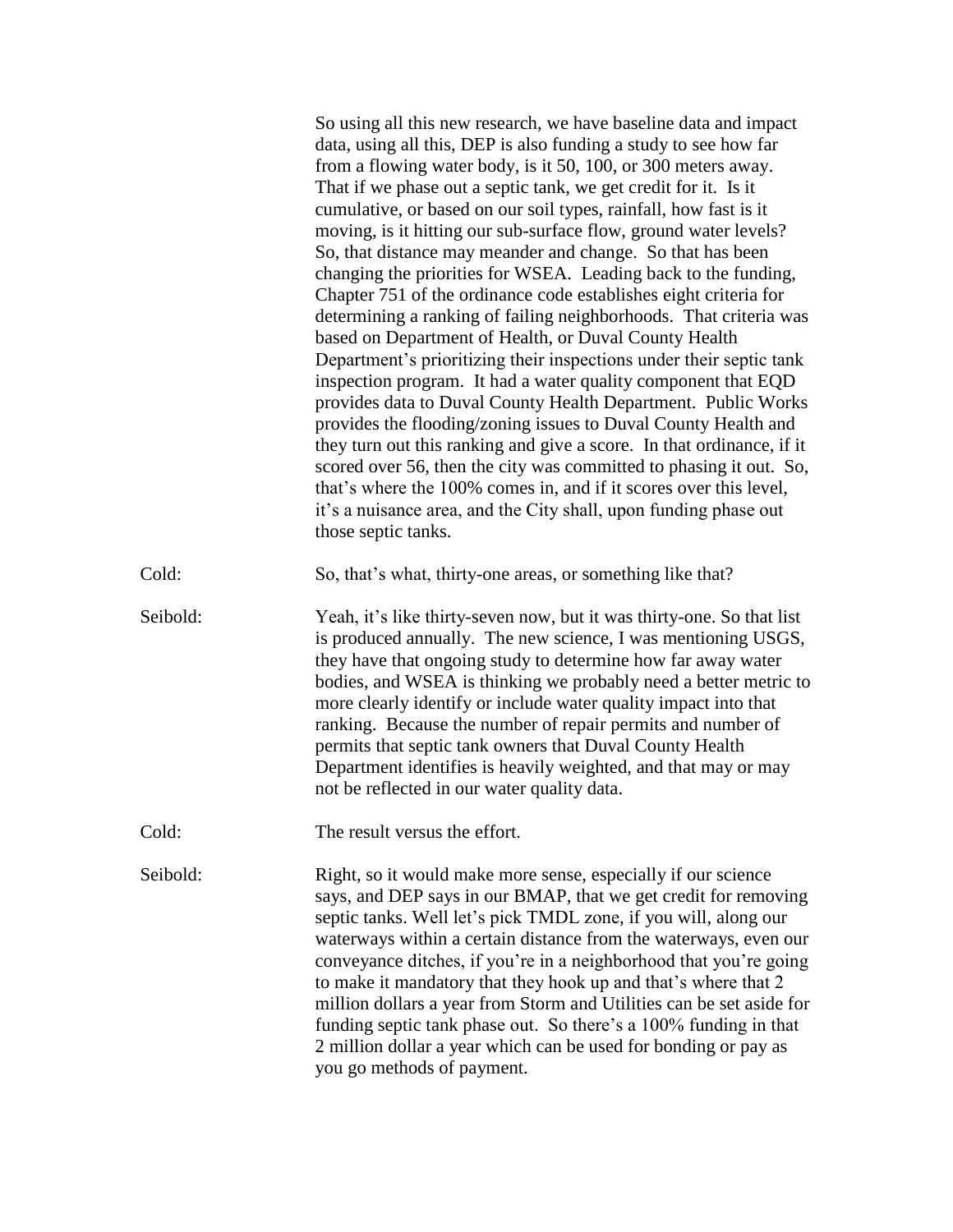| Cold:    | So, those in those areas, the homeowner's cost is sort of taken<br>over by the funding that's made available to deal with these<br>problem areas, because if it's done voluntarily, converting, then<br>there is a cost to the home owner, isn't there?                                                                                                                                                                                                                                                                                                                                                                                                                                                                                                                                                                                                                                                                                                                                                                                                                                                                                                                                                                                                                                                                                                                                                                                                                                                                                                                                                                                                                                                                                                                                                                                                                 |
|----------|-------------------------------------------------------------------------------------------------------------------------------------------------------------------------------------------------------------------------------------------------------------------------------------------------------------------------------------------------------------------------------------------------------------------------------------------------------------------------------------------------------------------------------------------------------------------------------------------------------------------------------------------------------------------------------------------------------------------------------------------------------------------------------------------------------------------------------------------------------------------------------------------------------------------------------------------------------------------------------------------------------------------------------------------------------------------------------------------------------------------------------------------------------------------------------------------------------------------------------------------------------------------------------------------------------------------------------------------------------------------------------------------------------------------------------------------------------------------------------------------------------------------------------------------------------------------------------------------------------------------------------------------------------------------------------------------------------------------------------------------------------------------------------------------------------------------------------------------------------------------------|
| Seibold: | Right, right. The current program envisions under Chapter 751<br>and envisions that the sewer line will be made available as a stub<br>out to each property. And the homeowner is on the hook for<br>getting their plumbing hooked in, and abandoning the tank. You<br>pump out its contents, you crack holes in it, and fill it in with sand<br>to meet the states requirement for proper abandonment, because<br>you don't want to create a pit that kids could fall into. So, you go<br>ahead and poke a hole in it, so it doesn't hold water, and you fill it<br>up with clean sand, and then recover it. There's a cap there, you<br>don't have to dig up the whole yard. So, that's a proper<br>abandoning. I mean you can yank it out of the ground if you<br>want, but it's more dollars. So, the evolution of the septic tank<br>program is now we're seeing that it's probably more cost effective<br>to take utility dollars that the taxpayers are paying and use that to<br>go ahead and hook people up. Pay for that connection. JEA gets<br>a permanent customer, and we get a septic tank offline. With the<br>theory being if it's failing, that's even a worse scenario, but you<br>can be conservative. Let's say it's functioning, the septic tank is<br>functioning, and if human waste contains roughly 45mg/liter in<br>raw sewage, and if total nitrogen that septic tank can treat it to<br>25ppm or mg/liter, JEA can treat it to three. Six easily, three with<br>a little more technology involved, so let's just say it's six. Well,<br>there's a differential of nineteen mg/l. So, we remove 21,000 and<br>we get 77 tons, is how we get back to complying with that. So you<br>work the numbers. So now if we take priority and identify<br>corridors where septic tanks are impacting our water quality, they<br>need to be hooked up. |
| Cold:    | So, what's going to be happening? I think you alluded to this with<br>putting out the lines into the areas, but what about the other<br>60,000 or so septic tanks that are not currently included in the<br>high impact failure areas? What's the long-term plan for getting,<br>to them, because is true that there is a target of no-net gain in<br>septic tanks? I mean, there are no septic tanks being added<br>anymore? Is that true?                                                                                                                                                                                                                                                                                                                                                                                                                                                                                                                                                                                                                                                                                                                                                                                                                                                                                                                                                                                                                                                                                                                                                                                                                                                                                                                                                                                                                             |
| Seibold: | It's not true. It's not true because city sewer can't be everywhere.<br>It's not cost effective to be everywhere. Northside, Black<br>Hammock Island, it's not cost effective, nor will it probably ever<br>be for a public utility to run all the way out there. So, there's<br>going to be pockets, or parts of the county where septic tanks are                                                                                                                                                                                                                                                                                                                                                                                                                                                                                                                                                                                                                                                                                                                                                                                                                                                                                                                                                                                                                                                                                                                                                                                                                                                                                                                                                                                                                                                                                                                     |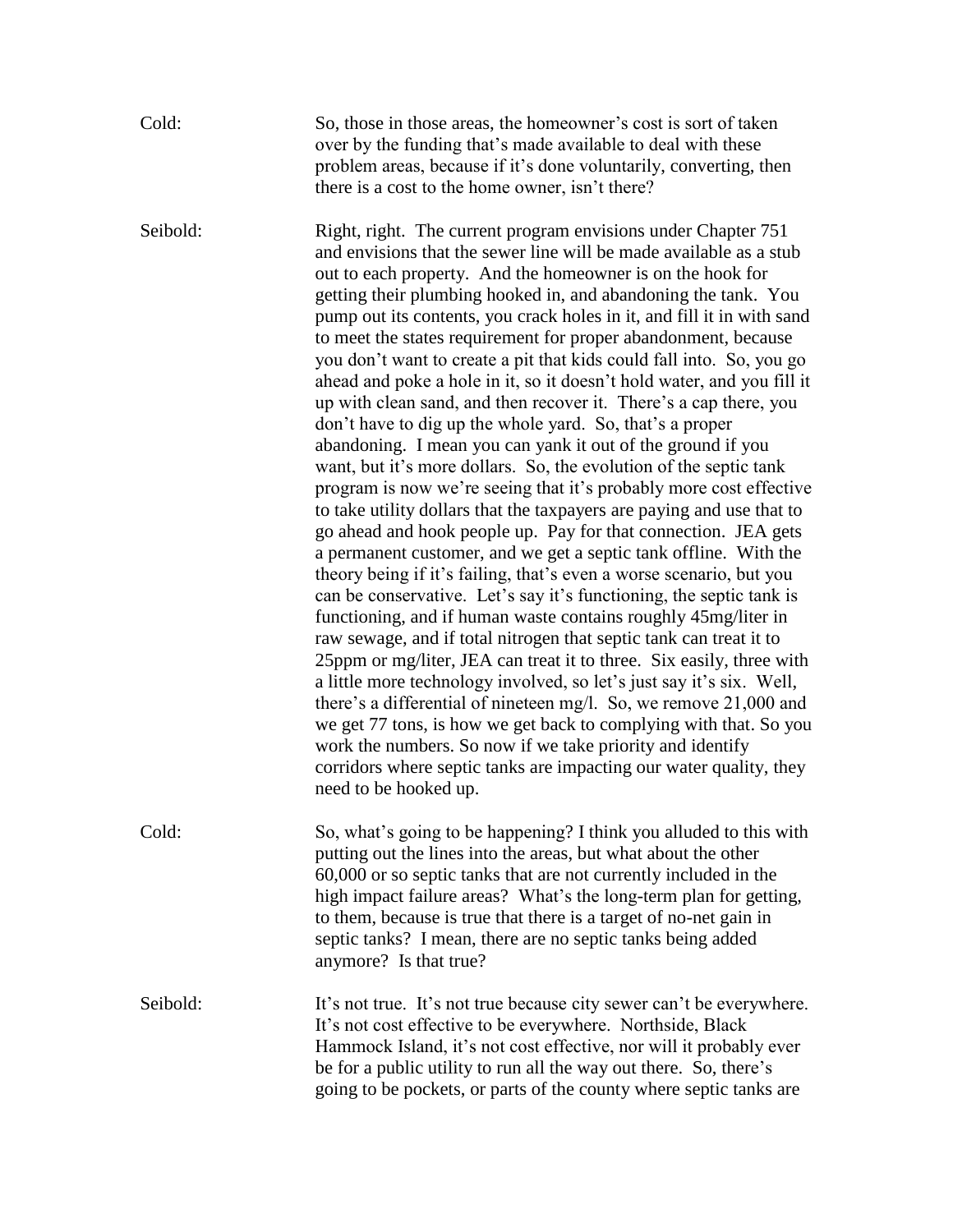|          | viable using the best technology. They're not going to have the<br>environmental impacts, and that's the way to go.                                                                                                                                                                                                                                                                                                                                                                                                                                                                                                                                                                                                                                                                                                                                                                                                                                                                                                                                                                                                                                                                                                                                                                                                                                                                                                                                                                                                                                                                                                                                                                                                                                                                                                                                                                                                                                                                                                                                                                                                                      |
|----------|------------------------------------------------------------------------------------------------------------------------------------------------------------------------------------------------------------------------------------------------------------------------------------------------------------------------------------------------------------------------------------------------------------------------------------------------------------------------------------------------------------------------------------------------------------------------------------------------------------------------------------------------------------------------------------------------------------------------------------------------------------------------------------------------------------------------------------------------------------------------------------------------------------------------------------------------------------------------------------------------------------------------------------------------------------------------------------------------------------------------------------------------------------------------------------------------------------------------------------------------------------------------------------------------------------------------------------------------------------------------------------------------------------------------------------------------------------------------------------------------------------------------------------------------------------------------------------------------------------------------------------------------------------------------------------------------------------------------------------------------------------------------------------------------------------------------------------------------------------------------------------------------------------------------------------------------------------------------------------------------------------------------------------------------------------------------------------------------------------------------------------------|
| Cold:    | But then what about maintenance oversight?                                                                                                                                                                                                                                                                                                                                                                                                                                                                                                                                                                                                                                                                                                                                                                                                                                                                                                                                                                                                                                                                                                                                                                                                                                                                                                                                                                                                                                                                                                                                                                                                                                                                                                                                                                                                                                                                                                                                                                                                                                                                                               |
| Seibold: | That's the crux of the issue. It's that when people pull their<br>permits to put a septic tank in. It may be three or four<br>homeowners that didn't know when they got the septic tank<br>permit, and the permit says, shall have it pumped out every three-<br>five years and inspected. It's in the construction permit, but there<br>is no operating permit, and a lack of resources from the state to go<br>out and inspect all of them. So, they inspect them on a response<br>basis. And I'm in the same mode, I don't have enough staff to<br>schedule routine inspections of every construction site, of every<br>activity that may cause a pollution problem in the city. So, we<br>have this citizen active response system-CARe. You call 630-<br>CITY and we'll respond if you see turbid water. If you see dead<br>fish. If you see somebody watering on the wrong day, whatever.<br>Then we respond to that, and we have metrics to get out there in<br>so many hours. If it's an open, burning issue we try to get out<br>there in four hours. If it's a noise complaint twenty-four hours.<br>Different metrics that we get out there within reason to respond to<br>activities. So, the other 60,000 tanks you're saying, well 21,000<br>will be phased out, and the others may be perfectly fine, if<br>maintained. We had proposed in 2006, before I started here, and<br>when I started working here it was a bill before our city council to<br>require maintenance. It kind of got caught up in some issues, so<br>we pulled it back, plus we heard that the state was looking into it.<br>Finally, after years of trying, it passed the last legislative session<br>in 2009 and required Department of Health at the state level to do<br>rule making to have home owners maintain their system, and<br>prove they've done it by proving they pumped it out and had a<br>certified inspector come out. So, January 1 they are supposed to<br>start rule making, and then generate a revenue stream so that they<br>can do routine inspections. So those 60,000, or whatever the<br>number is, will be inspected. |
| Cold:    | And the contractors, the inspection will be at the state level right?                                                                                                                                                                                                                                                                                                                                                                                                                                                                                                                                                                                                                                                                                                                                                                                                                                                                                                                                                                                                                                                                                                                                                                                                                                                                                                                                                                                                                                                                                                                                                                                                                                                                                                                                                                                                                                                                                                                                                                                                                                                                    |
| Seibold: | Correct, not part of our purview.                                                                                                                                                                                                                                                                                                                                                                                                                                                                                                                                                                                                                                                                                                                                                                                                                                                                                                                                                                                                                                                                                                                                                                                                                                                                                                                                                                                                                                                                                                                                                                                                                                                                                                                                                                                                                                                                                                                                                                                                                                                                                                        |
| Cold:    | I am not sure that we might be rehashing, but historically why do<br>you think septic tanks have been so problematic here in<br>Jacksonville? Why were there so many to begin with, and what's<br>been the difficulty in getting off of them? And, you've spoken to<br>getting off of them and converting to the municipal waste water                                                                                                                                                                                                                                                                                                                                                                                                                                                                                                                                                                                                                                                                                                                                                                                                                                                                                                                                                                                                                                                                                                                                                                                                                                                                                                                                                                                                                                                                                                                                                                                                                                                                                                                                                                                                   |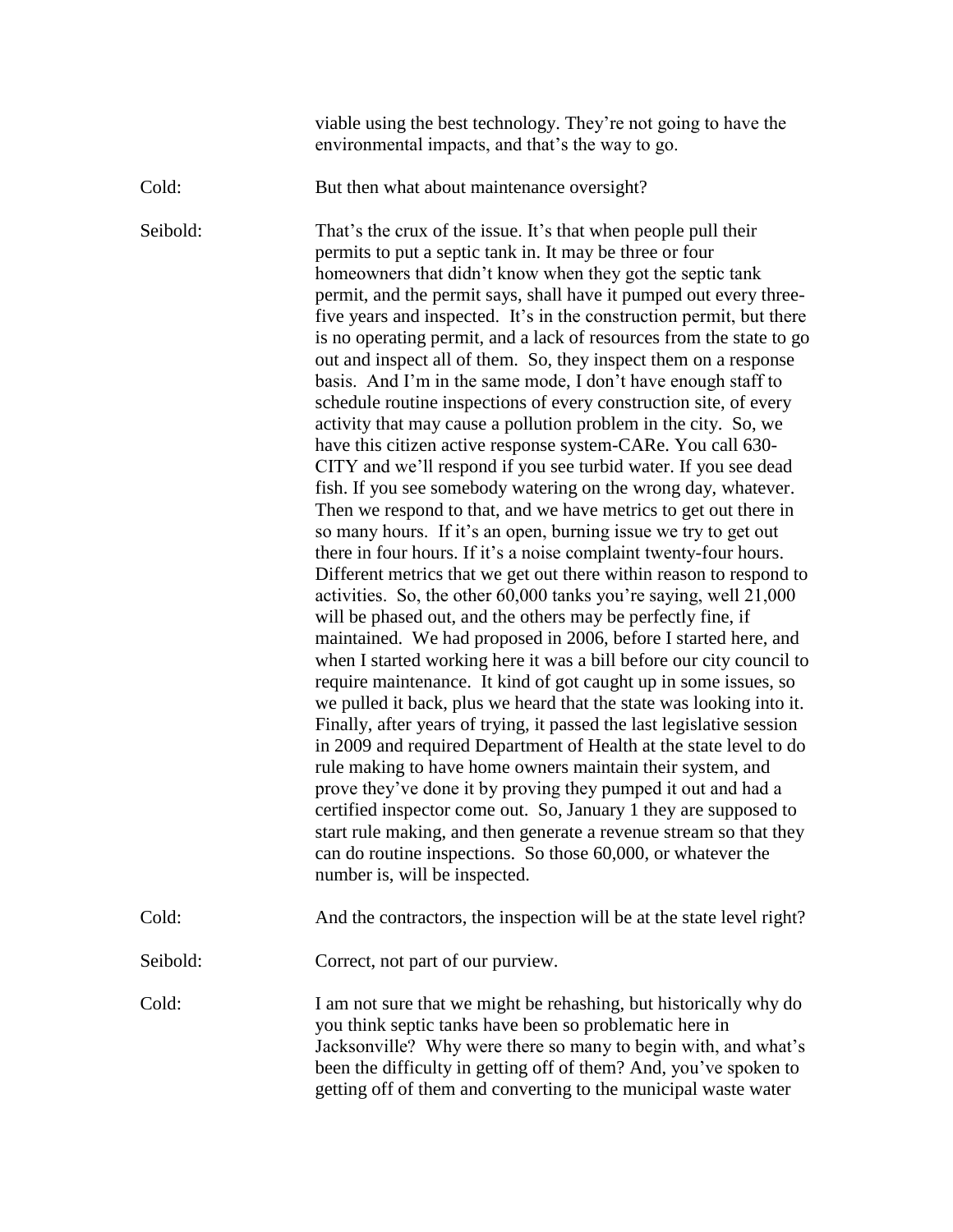management systems. Isn't the history that so much of this is based on sprawl?

| Seibold: | Sprawl is part of it. Just a little tidbit of history, back in the '80s<br>the environmental protection and my division, obviously way<br>preceding me, identified a problem. We had 400+ wastewater<br>plants in Duval County. That was typical around the whole state.<br>Developers come to the city, city couldn't get the sewer out to<br>them fast enough, and so they built their own package plant.<br>Their own treatment plant, and had a large drain field or perk<br>pond, or even had surface water discharge in some cases into our<br>tributaries. Where 150 to 200 homes or a strip mall, or whatever<br>were on package plants. Well, we went through a regionalization<br>ordinance and the Environmental Protection Board issued a rule<br>that said no more of this and we phased out all but twenty-four of<br>them. Now that includes sixteen of them that are JEA. Some of<br>them are shopping centers in Normandy Village for instance that<br>are on the periphery where it's still not reasonable to get JEA's<br>system to it. So, we phased out a bunch of package plants. Now<br>at the same time, you're running sewer out there, so anyone that<br>builds next to a sewer line that eliminates a future septic tank too,<br>because now sewer is available. So, there's been an effort to get<br>there, so it is part of the growth issue and growth planning is<br>where are you going to build, and what density are you going to<br>build, whether septic tanks or a package plant and them |
|----------|--------------------------------------------------------------------------------------------------------------------------------------------------------------------------------------------------------------------------------------------------------------------------------------------------------------------------------------------------------------------------------------------------------------------------------------------------------------------------------------------------------------------------------------------------------------------------------------------------------------------------------------------------------------------------------------------------------------------------------------------------------------------------------------------------------------------------------------------------------------------------------------------------------------------------------------------------------------------------------------------------------------------------------------------------------------------------------------------------------------------------------------------------------------------------------------------------------------------------------------------------------------------------------------------------------------------------------------------------------------------------------------------------------------------------------------------------------------------------------------------------------------------------------|
| Cold:    | I am sure that is a requirement for developers, in terms of density,<br>the number of septic tanks per acre has to bethere's some<br>metric involved, but I'm sure that metric is also dependent upon<br>the type of soil and water.                                                                                                                                                                                                                                                                                                                                                                                                                                                                                                                                                                                                                                                                                                                                                                                                                                                                                                                                                                                                                                                                                                                                                                                                                                                                                           |
| Seibold: | That's the state's rules on those densities and metric issues. So, it<br>depends on the developer, are they going to do multi-family and<br>high density, then they build their own wastewater plant. Now<br>days they build the infrastructure and turn it over to the city, and<br>JEA has a public service area where they know they can provide<br>service, and they have capacity to accept that was tewater.                                                                                                                                                                                                                                                                                                                                                                                                                                                                                                                                                                                                                                                                                                                                                                                                                                                                                                                                                                                                                                                                                                             |
| Cold:    | So, what does your division spend most of its time and effort on<br>water issues, and are those the ones that matter most, because of<br>all the demands that are made on the department? Are those the<br>most important in terms of water quality and environmental<br>quality? I mean where do you spend most of your time, and is<br>that the most effective?                                                                                                                                                                                                                                                                                                                                                                                                                                                                                                                                                                                                                                                                                                                                                                                                                                                                                                                                                                                                                                                                                                                                                              |
| Seibold: | I guess I have to break it down. We have a water quality branch,                                                                                                                                                                                                                                                                                                                                                                                                                                                                                                                                                                                                                                                                                                                                                                                                                                                                                                                                                                                                                                                                                                                                                                                                                                                                                                                                                                                                                                                               |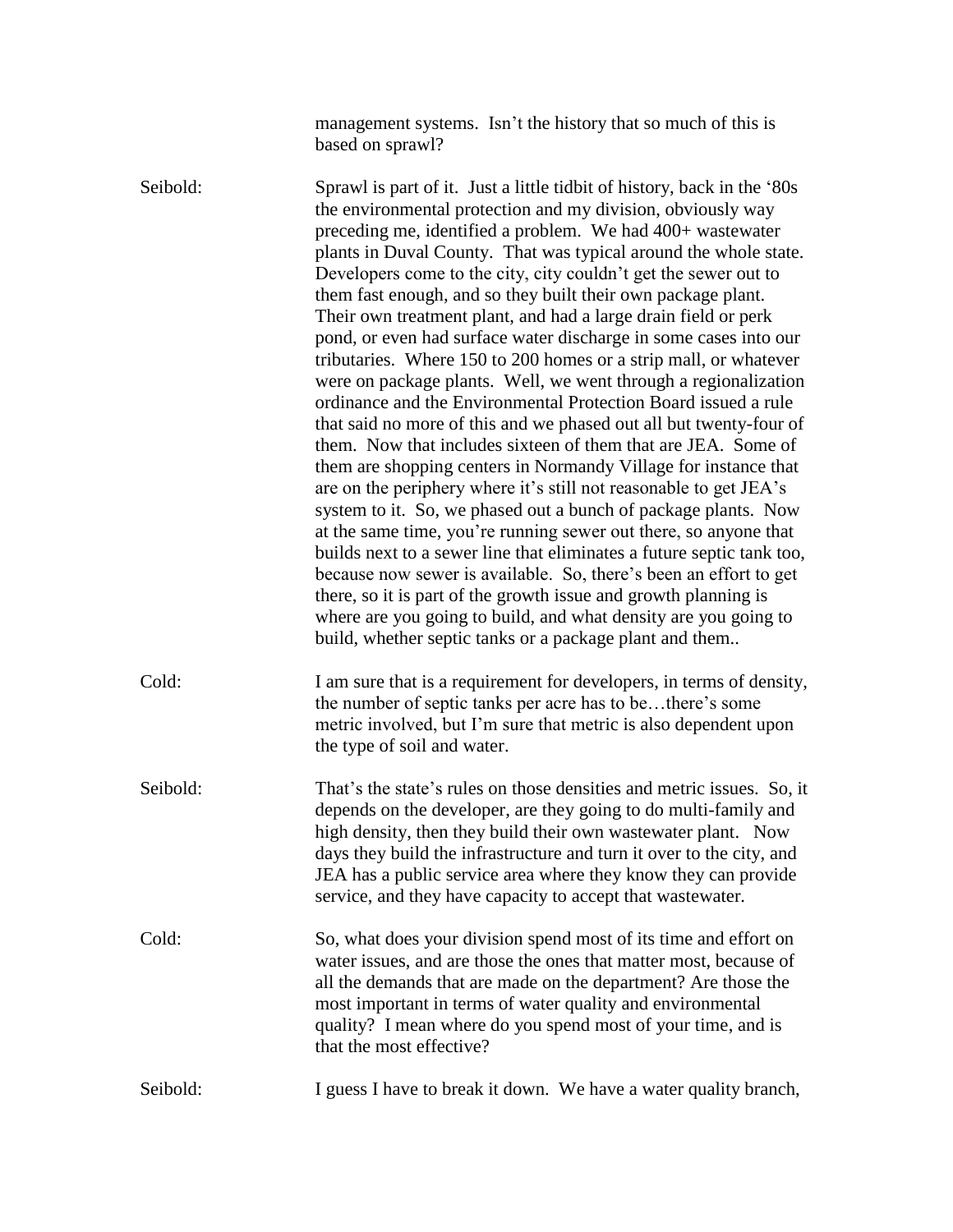an air quality branch, hazardous materials branch, petroleum, so I segment my organization into those major areas. So, if you pull off the trunk line, this goes to water quality. Of my time, if you're asking that, I'd say it's probably 30 percent or so. I've got to administer the whole division to some degree. So, those folks are all focused on water quality in one way or another, either through inspections or permitting. We also do ground water too, so there's a connection there. The entire water quality branch, about 30-40 people, are all focused on water quality in some aspect whether it's compliance, inspections, or doing sampling.

Cold: Where does public education come in?

Seibold: It's woven throughout the entire program. For instance, for our ticketing enforcement the first box is warning. And at the warning stage we're knocking on doors talking to people, handing them material. We have irrigation and fertilizer enforcement handouts. You may have seen those online. We have "frequently asked questions" online. When we implemented those two ordinances for instance, we spent a year and a half educating, before we even started writing tickets. We went to CPACs, Citizen Policy Advisory Committees. They are six CPACs that split up the city; Arlington, Beaches, Northside, Westside, and these are citizen groups, and you can go online to the Housing and Neighborhoods Department that kind of runs them. So, they have a city liaison and then Code Compliance goes out there. We'll go out there on occasion. It's a good venue to educate, to talk to the key concerned citizens and hopefully they will take it down the line to their neighbors. We targeted homeowner associations and got on their agendas and went out and did that. Earth Day, all the clean water day, MOSH day, all these outreach symposia, all these different avenues we handout and educate. So the education is throughout all this, even if we have to contact a homeowner, there's this miscellaneous, mysterious pipe coming out of their yard. Well it could be the air conditioning system. It's legal, but we don't know that until we investigate. If it's their pool discharge, we say, "Well, you shouldn't straight pipe it, you need to run it over land let it filter out the solids over some grass and let the chlorine dissipate before it hits our water. The city's public policy, the city's maintained drainage system shouldn't have chlorine going in there, because you could be impacting the biological life." Just common sense approaches and education. So that's all part of it.

Cold: I have a pool. Thank goodness I don't have to do it very often, but when I backwash, I do it in the backyard.

Seibold: Yeah, you backwash your sand filter just let it run overland, flow for a little bit before it hits open water, so you minimize your impact.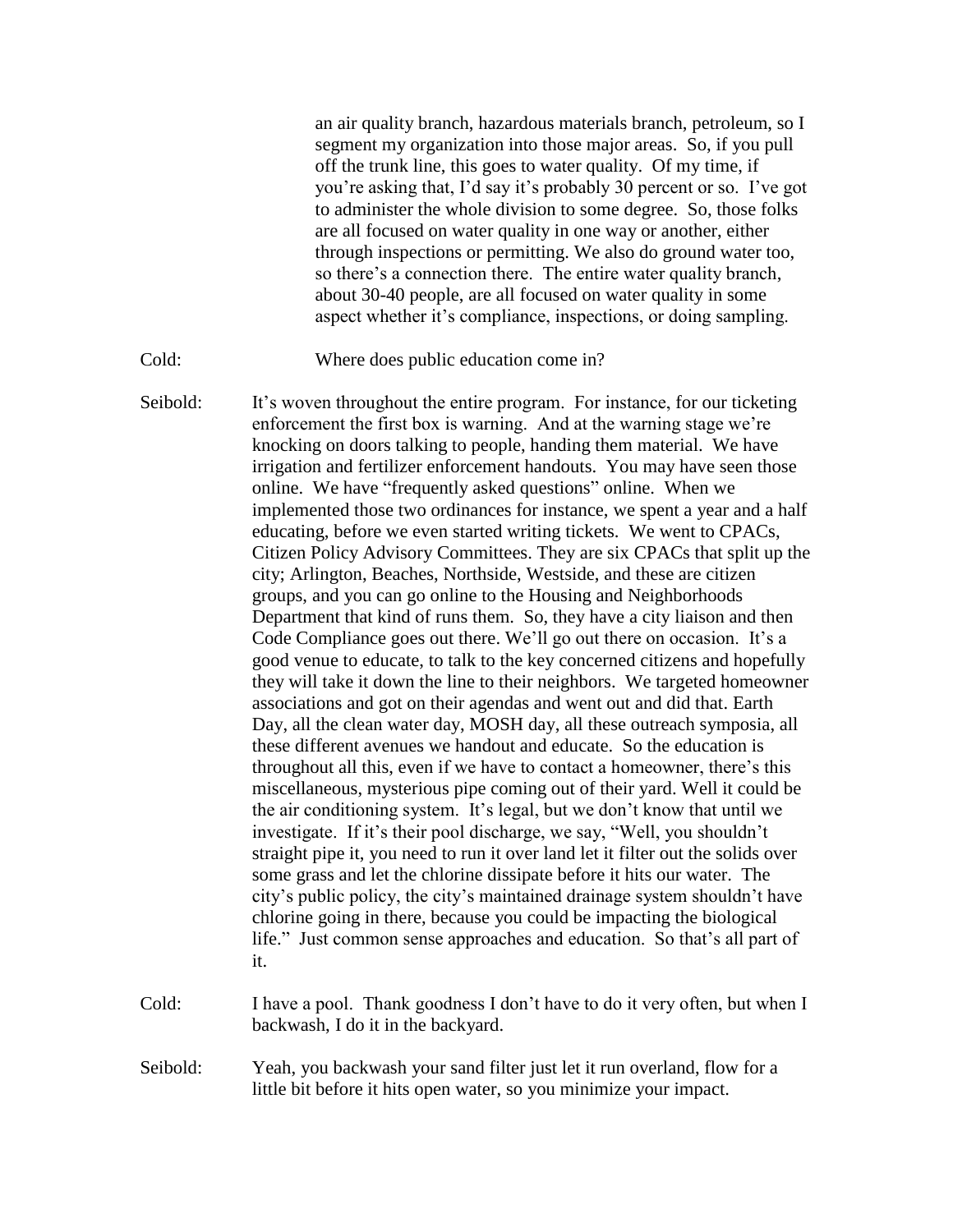- Cold: Yes, one of the first things I did a few years ago, I'm retired, was I got a Master Gardener's certification. We learned about Florida Friendly Yards. That was four or five years ago, so I am familiar with a lot of that. My backyard has no grass, it's just mulch and plants and things like that.
- Seibold: Do you have a cistern or a rain barrel?

Cold: I have the composter and I have the rain barrel. And I don't use fertilizer in the front yard anymore. It's the only place I have grass, I don't fertilize it, and I just weed it by hand. So, why don't you tell me about this low impact development initiative?

- Seibold: Sure, sure, low impact development is another tool in the toolbox; I mean we have this nine step strategy for minimizing impact to the health of the river. And LID, low impact development, can come into play in lots of places. Stormwater projects, and also through the city's practices and educating homeowners and developers if they approach the city and want to get a permit for implementing LID practices. Then we want to make it easier to come through the city. Right now you have to get a variance, because it's not in our design standards. So, if you go to our land development procedures manual, and look at designing a swale, designing a roadway, designing a sidewalk, it doesn't incorporate pervious concrete, bio-swales, bio-retentions, and rain gardens. You know all these aspects of LID, it doesn't have a design spec for them, so the city goes "we need a deviation, you've got to come around this route." So, I'm trying to create a manual that will give equal time getting through this route getting to get to an acceptance by the city. Also, to collaborate and bring in consensus from Water Management District, that if they follow these design standards they'll get X credit of volume reduction for their storm water treatment. X credit for nutrient removal credit, because whatever leaves the subdivisions the city has to bear the burden after that. So, LID, to sum it up, is kind of replicating the natural hydrology. Treat storm water where it hits. So, you're doing that with your own yard, and it's kind of taking that picture…if 340,000 parcels of Duval County did a little bit to capture storm water on their site, what an impact that would have. It would be tremendous. Whether it was just holding it for a little while, or actually using it to irrigate their lawn and fertilize at the same time.
- Cold: Well, Suzanne said I should ask you because this is perfect fit, you said stormwater-leave it on your property. What is this permeable concrete you mentioned? Is permeable a new product?
- Seibold: There's the Subdivisions Standards Policy Advisory Committee-SSPACyou type in Subdivisions Standards. That's a body that's made up of public sector and private sector, and they operate in the Sunshine Law, and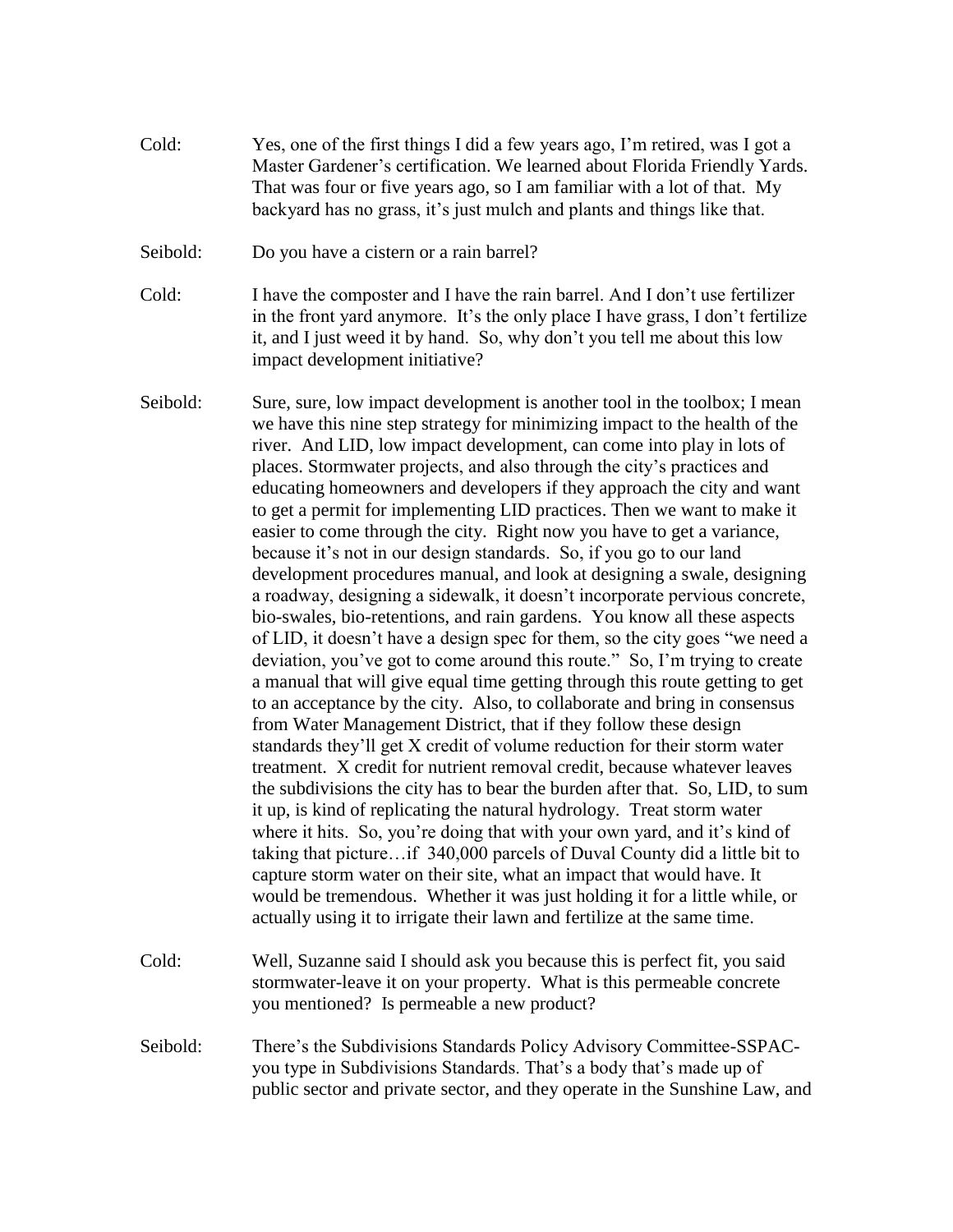what they say goes in the design manual that the city will accept. So, you've got private practice land surveyors, developers, engineers, as well as city players. So I am on that and I asked, "is LID included in our policies and our designs," and they didn't know what it was, so I got chosen to chair a subcommittee. You speak up, you get work. So, in that subcommittee identified, I've been to conferences, and Sarasota County has a manual they got passed. They hired a consultant, took those practices that are LID, that people up north in Portland, and Washington State, Chesapeake area, Maryland have been doing for years and customized them, what's applicable for Florida. Because you have to design them for Florida and our high water table and all those factors. So, the idea is to take those design practices and customize them for our soil types, our weather patterns and everything, and put them in a manual that people can follow. Pervious pavement, whether it's concrete or asphalt, is now out there. The research and development that the industry themselves have been embarking on. Pervious concrete came out in the '70s and '80s. They thought of it way back then. In Manhattan, pavement paradise. So if you're just shunting the water away, and trying to capture it in a large pond somewhere else and treating it or having open pipes right to the river, like we do downtown. That's how downtowns are built all across the nation. We engineer to get the water away as fast as possible. And now we've created this impact, so storm water needs to improve on their thoughts on how do they minimize the peak flows. If rainwater hits and drains right off as fast possible, well that's not replicating what Mother Nature had there. Previously it would filter through the soil structure, over land flow, and ease its way into the river. So, that freshwater input into the river was slow and gradual, so your peaks were shallower for rainstorms. Now we concrete everything. You got a peak, and it falls off on our freshwater input or volume or water. So, if we can reduce that, pervious concrete ran into difficulties because of operation and maintenance problems, silted in, and didn't maintain its capability to infiltrate. Well the concrete industry and the asphalt industry have come a long way, and they are able to treat it much better now.

- Cold: So, that's available for private use?
- Seibold: Yes, it is.

Cold: I need a new driveway and I have been trying to figure out how to do that.

Seibold: That's an option. Pervious concrete, and nowadays they have a design outfit demonstration site that we're going to take my LID subcommittee to on November 18<sup>th</sup>. Up in Alta Road, that's Florida road materials, and they have, you color it, put dye in there, and so you can be creative and artistic.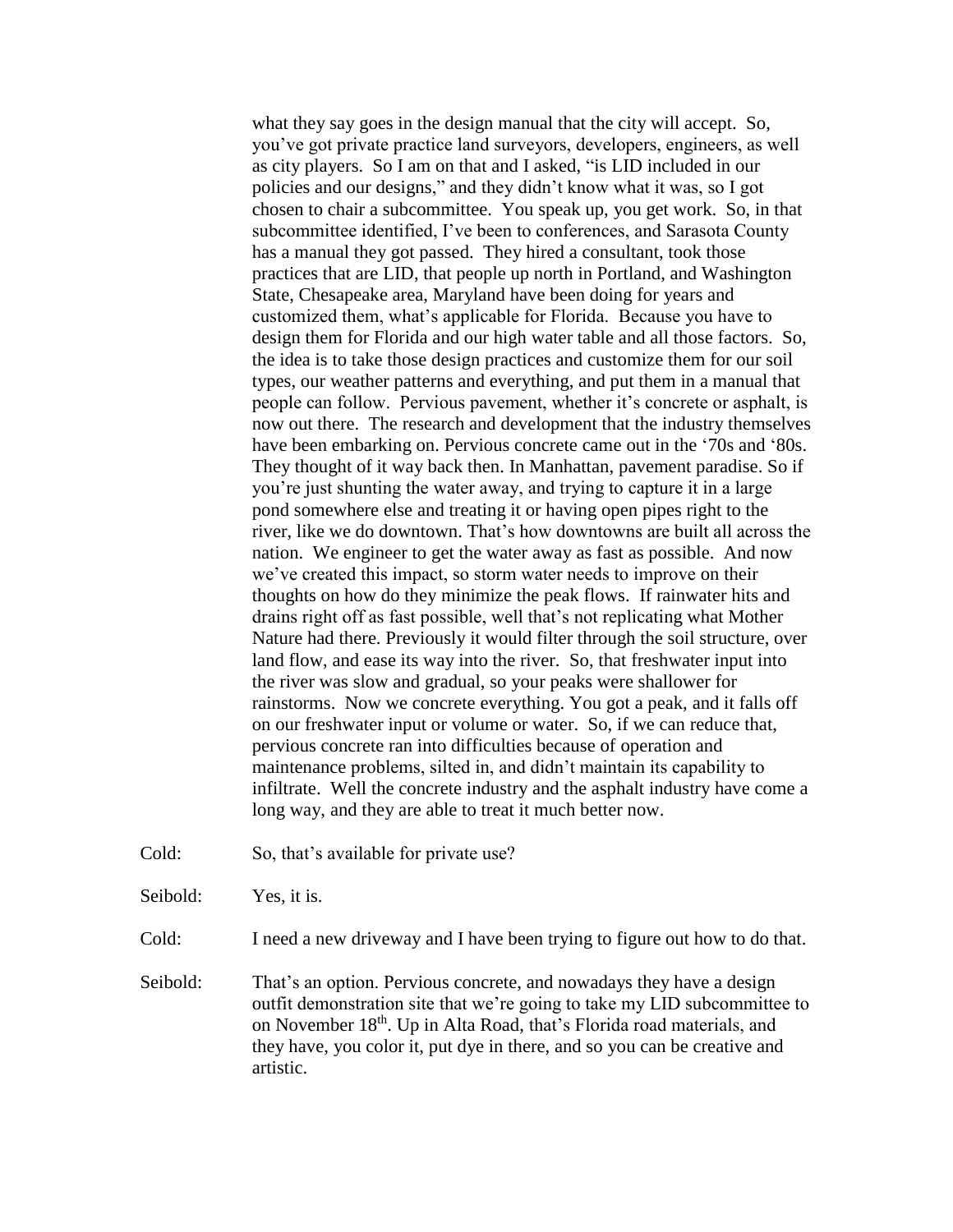- Cold: Yeah, because I've thought about those open bricks, but with those you've got to deal with the weeds and all that.
- Seibold: Yeah, the open brick ones, you've got to weed and grass it or ...
- Cold: The Palm Beach approach, where they have the large concrete slabs with spaces like three or four inches apart and then grass in between.
- Seibold: The other part of that is larger cities are using it in downtown areas and get credit for reducing the heat island effect. Because a porous concrete is going to allow water *and* air to go down, so now it's naturally cooler. So, you're not creating this heat island effect. Plus you put it around trees. The reason trees crack concrete is because the roots are searching for water and air, and if the porous concrete is there, they are going to continue going down instead of coming up. So, it has lots of tangential benefits besides holding back the first flush of storm water. Holding back and treating, so in theory in a subdivision scenario, you could have a developer who can put in these pervious concrete roads, these bio-swales, and these different technologies throughout their subdivision and then reduce the size of their pond. They reduce the size of their pond; they got more land to sell. So, that's the trade-off. It's more expensive to put the concrete down, so that's a given You've got a twenty-five to thirty percent markup because of supply and demand right now with the porous concrete, but if you can sell more lots, then you can more than make up for that, plus the whole concept of replicating the natural hydrology is that you don't tear down all the trees to begin with. So, your costs could be a little lower on the front end rather than coming in and clear cutting everything. So, there's the whole balancing issue of how you want to design our community, but we want to make sure we incentivize that option for low impact use.
- Cold: What is the local company that provides this type of concrete?
- Seibold: CEMEXhas it, Florida Rock. I mean all the concrete manufacturers have it, but the demonstration site we are going to is Florida Road Materials. They're up on Alta Road and they have a demonstration site, they're actually building a porous paved road that their taking their concrete batch trucks up and down. That's been the major criticism, it hasn't been engineered, they add an additive to it to hold it up, and keep it porous and also hold up to the wear and tear of functioning in a real life situation. CVS and Publix are now using it in some of their parking lots situations, so it is starting to get entrenched. For example, in Gainesville there is a CVS that is the one and only CVS that is two stories.
- Cold: We stopped there yesterday on the way home. We were in Gainesville for the weekend.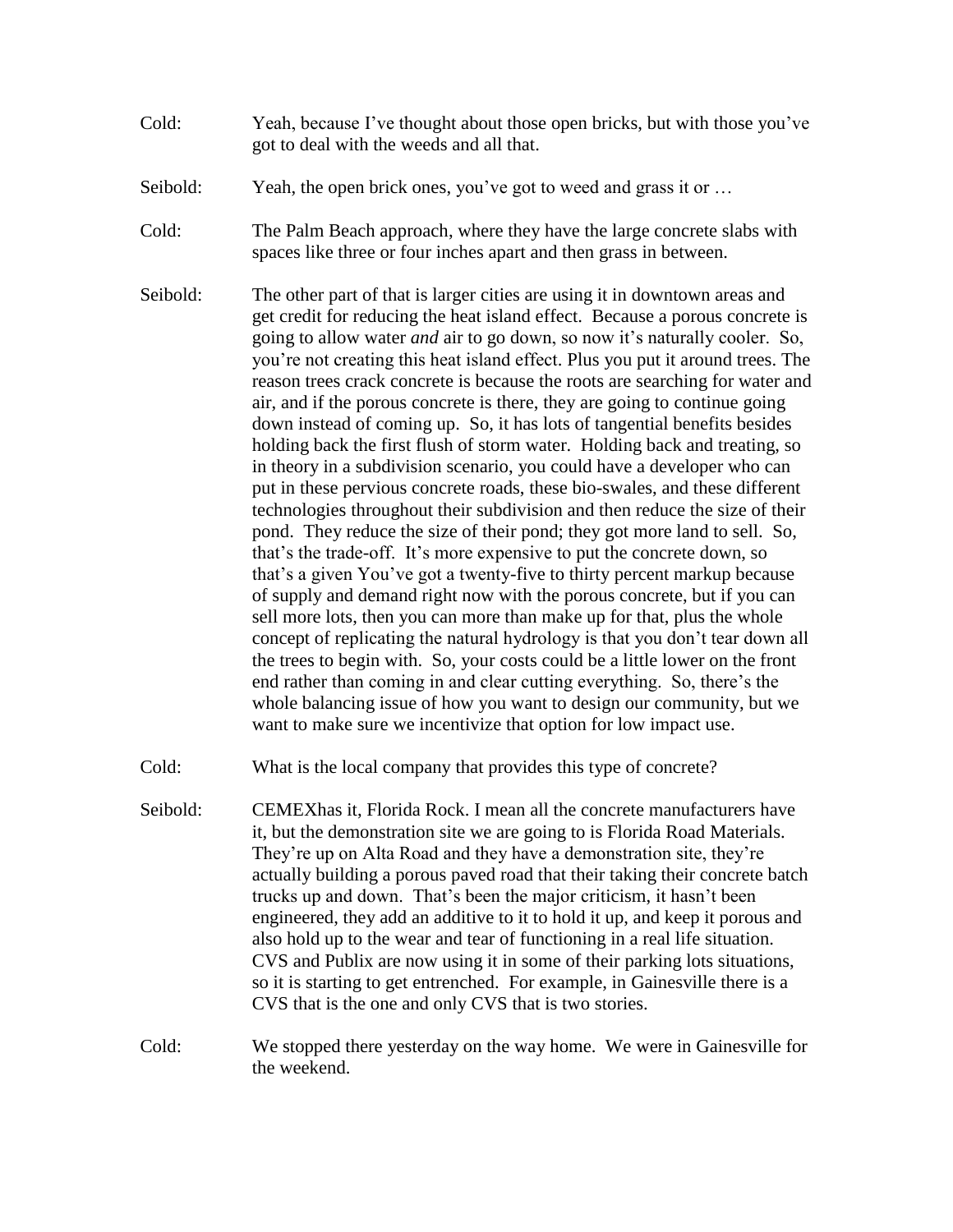- Seibold: Well that has, their whole parking lot is pervious. They were able to get away with not building a pond. They used all the storage that's in the parking lot as their credit. But, that's why they had to make their footprint smaller, and everything went two-story.
- Cold: I recall the store because my wife said she had never seen a two story CVS. Not sure what was on the second floor. I guess there are offices up there.
- Seibold: So, low impact development is doing things we did years and years ago, I don't want it sound like it's a brand new thing, but it's been done in the right place, with the right application, so the manual will a great benefit. Here's the draft of our manual and here's Sarasota's, so we've got a ways to go. In here they have design specs and drawings. It talks about standard designs that engineers can follow. They will know that if they follow those, they get state credit and local acceptance, so they have got calculations in there. So, pervious concrete is an example. The manual, its guidelines on how to build things, whether it's a bio-retention swale for a parking lot situation. These designs are not cookie cutter to put it right into Duval County because our water table is entirely different from Sarasota. We have got to customize it. That's why we will need to hire somebody to do that. Appropriation is going through city council right now.
- Cold: What do you think is the general health of the river these days, and the direction in which it is going?
- Seibold: I think it's trending better, I mean the algae blooms are going to happen, and guess to put a perspective on it, algae blooms happen naturally every year at some level. So if you have excess nutrients going into it, and you have the right flow conditions, you have freshwater input, and storm water runoff at the right time of year, and the right temperature, all these factors coincide in our summers, then we're probably going to see something, because we just have too much going there. Whether it's from the lower part down by Vero Beach, the middle part by Sanford and Orlando, or our upper part here, upper, middle, lower, I got it backwards, flowing north. You've got the cumulative effects of all that loading going in there, so it's going to happen, and there's the nitrogen fixing characteristic of Lake George, because it slows down the bacteria in there, will fix nitrogen out of the air, and create another atmospheric load besides what's being input at ground level. It's just a phenomenon that's getting better and better known through studies and water quality samples, but I think it's trending upwards. You look at the State of the River Report that third parties, JU and UNF, put out. They have their trends and they show where it's going. One way is to characterize it through all the Clean Water Act regulations that the federal government came out with in the '70s. That kind of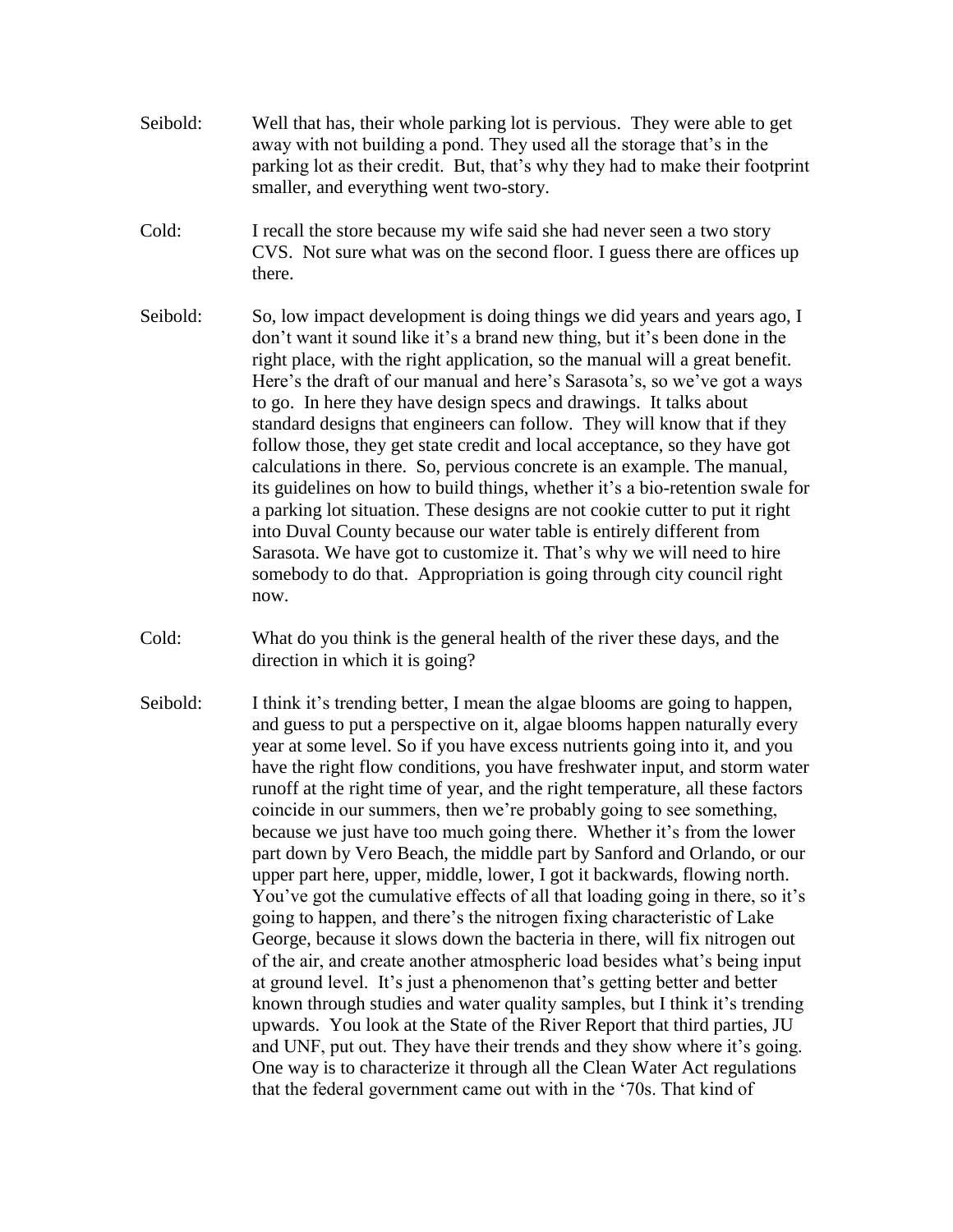spawned environmental engineering, if you will, because UF didn't offer the degree until '78, and I started in '82, and went into it, so kind of stepped away from civil engineering and created its own little niche. Those technologies came out and targeted pipes; they targeted the domestic waster waters. If you've seen the Tanzler's video, where in 1977 Jacksonville got all of its raw sewage finally treated. And that improved the health of the river practically overnight. It's just the continued growth, continued level of input, and the sensitivity of the streams, it's gotten to where it's reached its maximum point. So now the focus is off, still on those pipes they're continuing to reduce, but they've done yeoman's work, the un-ignored gorilla in the closet was stormwater. So it's the impact that human activity has on the environment, so that's part of the education awareness.

- Cold: Yeah, I've lived here in Jacksonville before. The first time I lived here was '77 to '80, and then I moved back in late '88, and I'll tell you the difference in just the general health of the city's environment changed dramatically in those eight years. When I lived here in the late '70s, it stunk. Everybody talked about how dirty the river was.
- Seibold: The Environmental Protection Board did the regionalization of sewer I mentioned, because we were having tributaries overwhelmed with package plants. The river just couldn't handle it, the biological oxygen demand loading, the nitrogen, and then the air, the quality, you mentioned, the odors. It was a local effort. The Environmental Protection Board took that on, that was a big bite of the apple, and implemented local ordinances that we go out and verify five complaints of odor, we can take enforcement. That was unknown anywhere and we finally got our air cleared up. The paper mills, the power plants and the paper mills byproducts were used by the Royal chemicals to create those fragrances, and those paint pigments, that's just a byproduct, and it was an odorous byproduct.
- Cold: Do you have any recommendations? I'm trying to do the septic tank paper on what's happened over the years and the environmental impact? Do you have any recommendations on sources I might go to? I'm just looking for additional sources of information.
- Seibold: Septic tank specific, I mean the symposium we had the presentation by Dr. Rick Hicks that gave an update on the nutrient study. You know, how far from a water body, so that's going to be an interesting read. Last year's presentation had the USGS information, so the 2009 symposium did a presentation on that baseline study we talked about earlier, pre and postresults. That's another published study, you can probably internet search for that. I bet one of your students is already going to talk to; your colleagues will talk to Dana Morton on my staff. He's been with the city